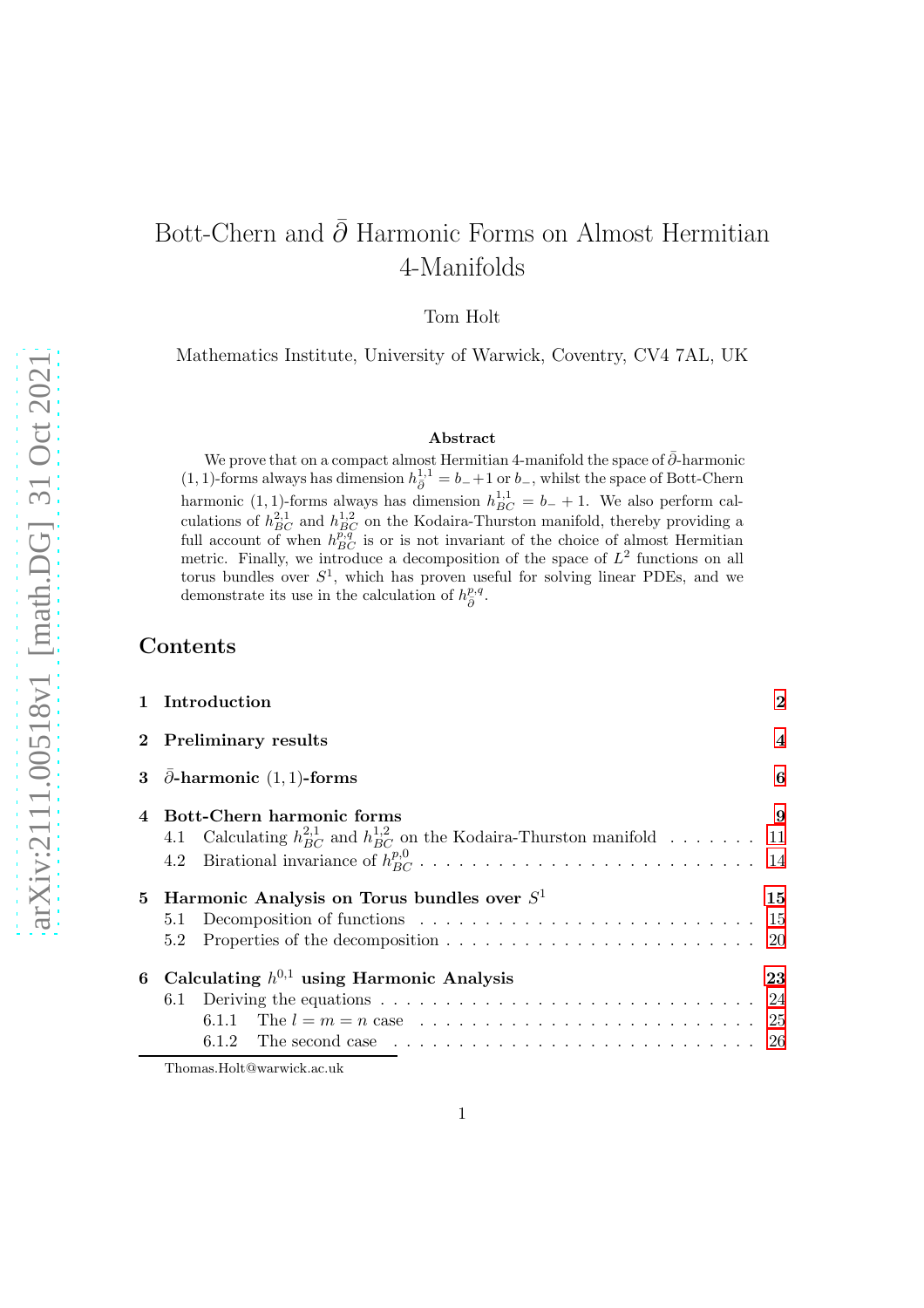### <span id="page-1-0"></span>1 Introduction

On an almost complex manifold  $(X, J)$  endowed with an almost Hermitian metric, we can define the spaces

$$
\mathcal{H}_{\bar{\partial}}^{p,q}:=\ker\Delta_{\bar{\partial}}|_{\mathcal{A}^{p,q}}\qquad\mathcal{H}_{BC}^{p,q}:=\ker\Delta_{BC}|_{\mathcal{A}^{p,q}}
$$

of ∂-harmonic and Bott-Chern harmonic  $(p, q)$ -forms respectively. The corresponding laplacians are both elliptic differential operators and so the dimension of these spaces, denoted by  $h_{\bar{\partial}}^{p,q}$  and  $h_{BC}^{p,q}$ , is finite whenever X is compact.

In the case when J is integrable, *i.e.* J arises from a complex structure on X,  $\mathcal{H}_{\bar{\partial}}^{p,q}$  $\bar{\partial}$ is isomorphic to the Dolbeault cohomology

$$
H^{p,q}_{\bar{\partial}}:=\frac{\ker\bar{\partial}}{\mathrm{im}\,\bar{\partial}}
$$

whilst  $\mathcal{H}_{BC}^{p,q}$  is isomorphic to the Bott-Chern cohomology

$$
H_{BC}^{p,q}:=\frac{\ker\partial\cap\ker\bar{\partial}}{\mathrm{im}\,\partial\bar{\partial}}.
$$

One consequence of this is that on complex manifolds  $h_{\bar{\partial}}^{p,q}$  and  $h_{BC}^{p,q}$  are both independent of the choice of Hermitian metric. However, when  $J$  is non-integrable it is no longer the case that  $\bar{\partial}^2 = 0$  and so the cohomology groups are not well-defined. Indeed, in [\[6\]](#page-26-0) and [\[7\]](#page-26-1) Zhang and myself proved that  $h_{\bar{a}}^{\overline{0,1}}$  $\overline{\partial}$  can take different values on the same almost complex 4-manifold. In [\[10\]](#page-26-2) Tardini and Tomassini proved the same was true for  $h_{\bar{\partial}}^{1,1}$ , although they were able to show that on compact almost Hermitian 4-manifolds  $h_{\bar{\partial}}^{1,1}$  has a lower bound of  $b_-\$ . In this paper we will give an upper bound of  $b_+ + 1$  and thereby obtain the result

**Theorem [3.1.](#page-5-1)** If  $(X, J, \omega)$  is a compact almost Hermitian 4-manifold we have either  $h_{\bar{\partial}}^{1,1} = b_{-}$  or  $b_{-} + 1$ .

It is a widely-known result following from the classification of complex surfaces by Kodaira-Spencer (see [\[1\]](#page-26-3)) and later proven analytically by Buchdahl [\[2\]](#page-26-4) and Lamari [\[8\]](#page-26-5) that when J is integrable on a compact 4-manifold,  $b_1$  is even if and only if  $(X, J)$  is Kähler, *i.e.* if and only if  $(X, J)$  admits an Hermitian metric  $\omega$  such that  $d\omega = 0$ . This is equivalent to saying  $h_{\bar{\partial}}^{1,1} = b_{-} + 1$  if and only if  $(X, J)$  is Kähler (see e.g. [\[4\]](#page-26-6)). The Kähler criterion using  $b_1$  does not appear to extend to non-integrable almost complex structures, however we still expect  $h_{\bar{\beta}}^{\bar{1},\bar{1}}$  $\frac{1}{\partial}$  to detect almost Kählerness (see Zhang's survey [\[12\]](#page-26-7)). It was shown in [\[10\]](#page-26-2), that when an almost Hermitian metric is globally conformal to an almost Kähler metric we have  $h_{\bar{\partial}}^{1,1} = b_- + 1$  and when the metric is strictly locally conformal to an almost Kähler metric we have  $h_{\overline{\partial}}^{1,1} = b_-\$ . We therefore ask the question

**Question [3.3.](#page-6-0)** On a compact almost Hermitian 4-manifold, does the value of  $h_{\bar{5}}^{1,1}$  $\frac{1}{\bar{\partial}}$  give a full description of whether an almost Hermitian metric is conformally almost Kähler?  $Specifically, in the case when the metric is not locally conformally almost Kähler (and)$ thus also not globally conformally almost Kähler) do we always have  $h_{\bar{\partial}}^{1,1} = b_{-}$ ?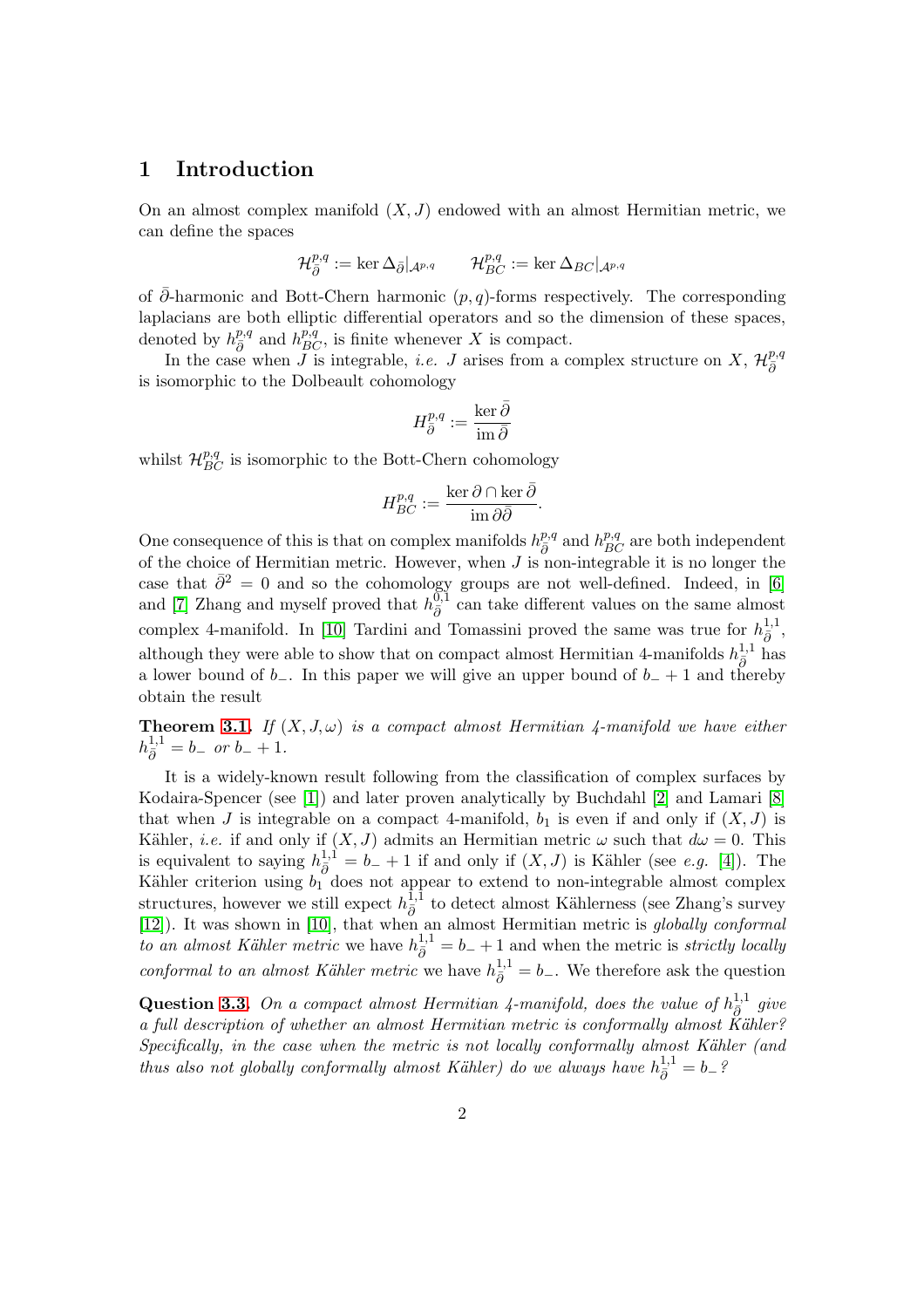Although the answer to this question is not yet known, we prove a similar result for the space of d-harmonic (1, 1)-forms, which we denote  $h_d^{1,1}$  $\frac{1}{d}$ .

**Theorem [3.4.](#page-6-1)** On a compact almost Hermitian 4-manifold  $(X, J, \omega)$ ,  $h_d^{1,1} = b_- + 1$  if  $\omega$  is in the conformal class of an almost Kähler metric, otherwise  $h_d^{1,1} = b_-$ .

At the end of Section [3](#page-5-0) we calculate the value of  $h_{\bar{p}}^{1,1}$  $\frac{1}{\partial}$  for a large family of almost Hermitian structures on the Kodaira-Thurston manifold and show that, at least for this example, Question [3.3](#page-6-0) is answered positively.

In [\[9\]](#page-26-8) Piovani and Tomassini prove that on a compact Hermitian 4-manifold  $h_{BC}^{1,1}$ BC can only ever be  $b_$  or  $b_+ + 1$ . They ask whether both of these values can be attained by some choice of metric, a question we will answer in this paper with the following theorem.

**Theorem [4.2.](#page-9-0)** Given any compact almost Hermitian  $\lambda$ -manifold  $(X, J, \omega)$ , we have  $h_{BC}^{1,1} = b_- + 1.$ 

We also perform a calculation of  $h_{BC}^{2,1}$  and  $h_{BC}^{1,2}$  for a family of almost Hermitian structures on the Kodaira-Thurston manifold using the method developed in [\[6\]](#page-26-0) for turning PDEs into a collection of ODE and number theory problems. From these results we conclude the following

**Theorem [4.5.](#page-12-0)** On a compact almost Hermitian 4-manifold, when  $(p,q) = (0,0)$ ,  $(1,0)$ ,  $(0,1)$ ,  $(2,0)$ ,  $(1,1)$ ,  $(0,2)$  or  $(2,2)$ ,  $h_{BC}^{p,q}$  is metric independent, but for  $(p,q) = (2,1)$  and  $(1, 2)$  there exist examples for which  $h_{BC}^{p,q}$  does vary with the metric.

In addition to this, by building on some results of Chen and Zhang in [\[3\]](#page-26-9) we will prove that  $h_{BC}^{p,0} = h_{BC}^{0,p}$  are birational invariants for all values of p.

**Theorem [4.6.](#page-13-1)** Let  $u : X \to Y$  be a degree one pseudoholomorphic map between compact almost complex 4-manifolds. Then  $h_{BC}^{p,0}(X) = h_{BC}^{p,0}(Y)$  for any  $p \in \{0, 1, 2\}$ .

In the papers [\[6,](#page-26-0) [7\]](#page-26-1) Weiyi Zhang and myself present a calculation of  $h_{\bar{\partial}}^{0,1}$  on the Kodaira-Thurston manifold, achieved through the introduction of a method for decomposing smooth functions which proved useful for solving linear PDEs. The key idea was to view the manifold as a torus bundle over  $S^1$ , thereby allowing for a Fourier expansion on each fibre. Further information can then be gained by considering the behaviour of the Fourier coefficients when travelling around the base space. In the last two sections of this paper we will show how the techniques used to decompose functions on the Kodaira-Thurston manifold can be applied to any torus bundle M over  $S^1$  given by  $\mathbb{R}^{n+1}$  with points identified by

$$
\begin{pmatrix} t \\ \mathbf{x} \end{pmatrix} \sim \begin{pmatrix} t \\ \mathbf{x} + \eta \end{pmatrix} \quad \text{and} \quad \begin{pmatrix} t \\ \mathbf{x} \end{pmatrix} \sim \begin{pmatrix} t + \xi \\ A^{\xi} \mathbf{x} \end{pmatrix}
$$

for all  $\xi \in \mathbb{Z}$ ,  $\eta \in \mathbb{Z}^n$ , with  $A \in GL_n(\mathbb{Z})$ . By partitioning  $\mathbb{Z}^n$  into its orbits under the action of the group generated by  $A$  and separating the finite orbits from the infinite orbits, we produce the following decomposition of the space of  $L^2$  functions on M. Here Orby denotes the orbit containing the element  $y \in \mathbb{Z}^n$ .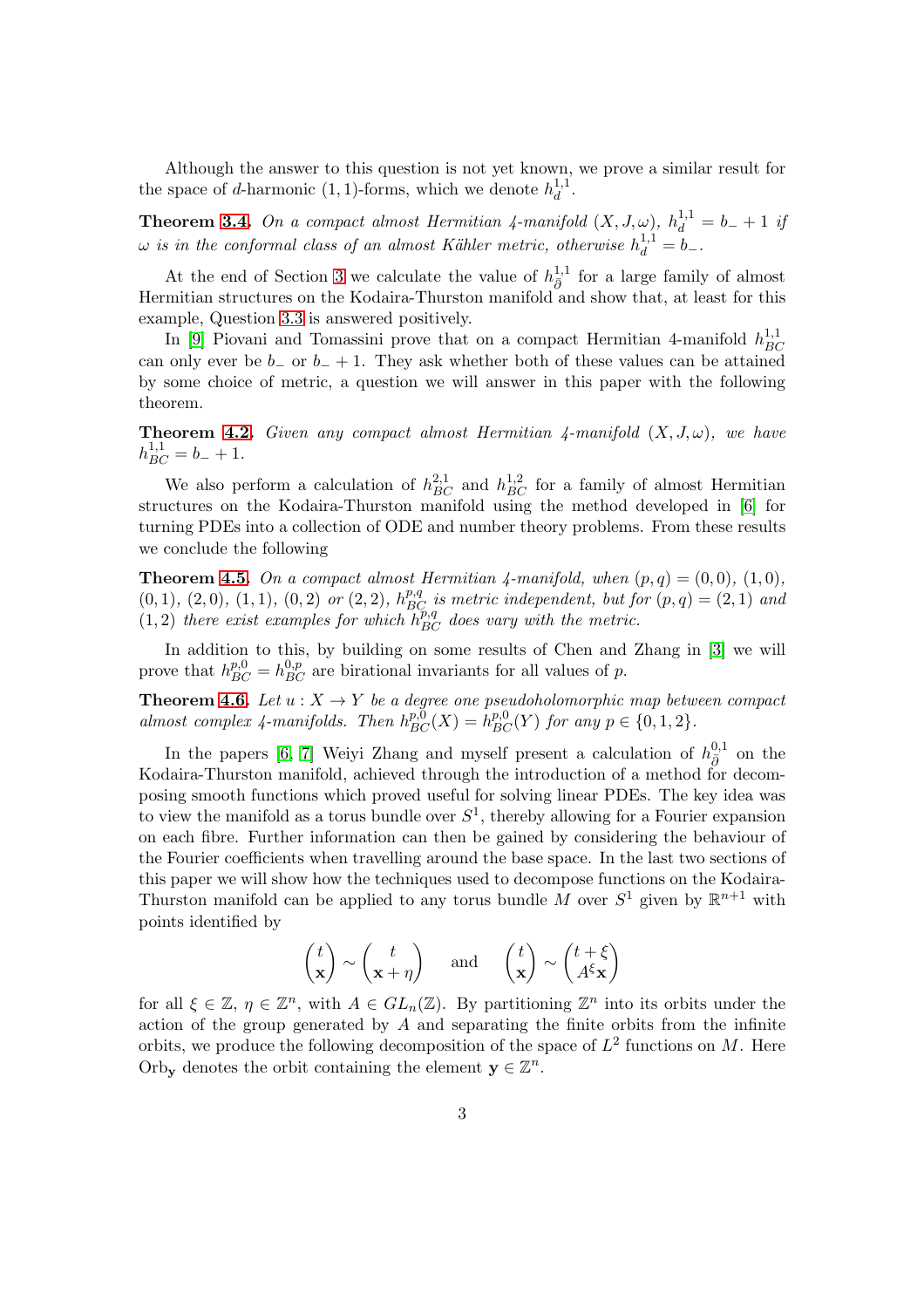**Theorem [5.8.](#page-17-0)** The space of  $L^2$  functions on M decomposes in the following way.

$$
L^2(M) = \left(\bigoplus_{\substack{\text{Orb}_{\mathbf{y}} \in \mathcal{O} \\ |\text{Orb}_{\mathbf{y}}| = \infty}} \mathcal{H}_{\mathbf{y}}\right) \oplus \left(\bigoplus_{\substack{\text{Orb}_{\mathbf{y}} \in \mathcal{O} \\ |\text{Orb}_{\mathbf{y}}| = N < \infty}} \widehat{\bigoplus_{t_0 \in \mathbb{Z}} \mathcal{H}_{t_0, \mathbf{y}}}\right),
$$

where

$$
\mathcal{H}_{\mathbf{y}} = \left\{ \sum_{\xi \in \mathbb{Z}} f(t + \xi) e^{2\pi i \mathbf{y} \cdot A^{\xi} \mathbf{x}} \middle| f \in L^{2}(\mathbb{R}) \right\}
$$

and

$$
\mathcal{H}_{t_0,\mathbf{y}} = \left\{ Ce^{2\pi i \frac{t_0 t}{N}} \sum_{\xi=0}^{N-1} e^{2\pi i \left( \frac{t_0 \xi}{N} + \mathbf{y} \cdot A^{\xi} \mathbf{x} \right)} \middle| C \in \mathbb{C} \right\}.
$$

Here  $\hat{\oplus}$  denotes the direct sum followed by the closure with respect to the  $L^2$  norm.

Projection onto each of the components of this decomposition is given by the maps  $\mathcal{F}_{\mathbf{y}}: L^2(M) \to \mathcal{H}_{\mathbf{y}}$ 

$$
\mathcal{F}_{\mathbf{y}}(f)(t) = \int_{[0,1]^n} f(t, \mathbf{x}) e^{-2\pi i \mathbf{y} \cdot \mathbf{x}} d\mathbf{x}
$$

and  $\mathcal{G}_{t_0, \mathbf{y}} : L^2(M) \to \mathcal{H}_{t_0, \mathbf{y}}$ 

$$
\mathcal{G}_{t_0,\mathbf{y}}(f) = \frac{1}{N} \int_0^N \mathcal{F}_{\mathbf{y}}(f)(t) e^{-\frac{2\pi i t_0 t}{N}} dt.
$$

In [\[6,](#page-26-0) [7\]](#page-26-1) this decomposition always leads to solving a combination of ODEs and lattice counting problems. In the last section we demonstrate how this decomposition could also reduce the PDEs deriving from the calculation of  $h_{\bar{p}}^{0,1}$  $\overline{\delta}$ <sup>0,1</sup> to a recurrence relation problem.

Acknowledgements. The author would like to thank Riccardo Piovani, Nicoletta Tardini and Adriano Tomassini whose recent work inspired the first half of this paper, in addition to Weiyi Zhang whose advice has been invaluable. The author's research is funded through the EPSRC Doctoral Training Partnership award.

### <span id="page-3-0"></span>2 Preliminary results

In this section we will recall some important facts about almost Hermitian manifolds which will be useful for proving the results of this paper in later sections. Let  $(X, J)$  be an almost complex manifold. The existence of the almost complex structure  $J$  induces a decomposition of the space of complex valued k-forms  $\mathcal{A}_{\mathbb{C}}^k$  into spaces of  $(p, q)$ -forms

$$
\mathcal{A}_{\mathbb{C}}^k=\bigoplus_{p+q=k}\mathcal{A}^{p,q}.
$$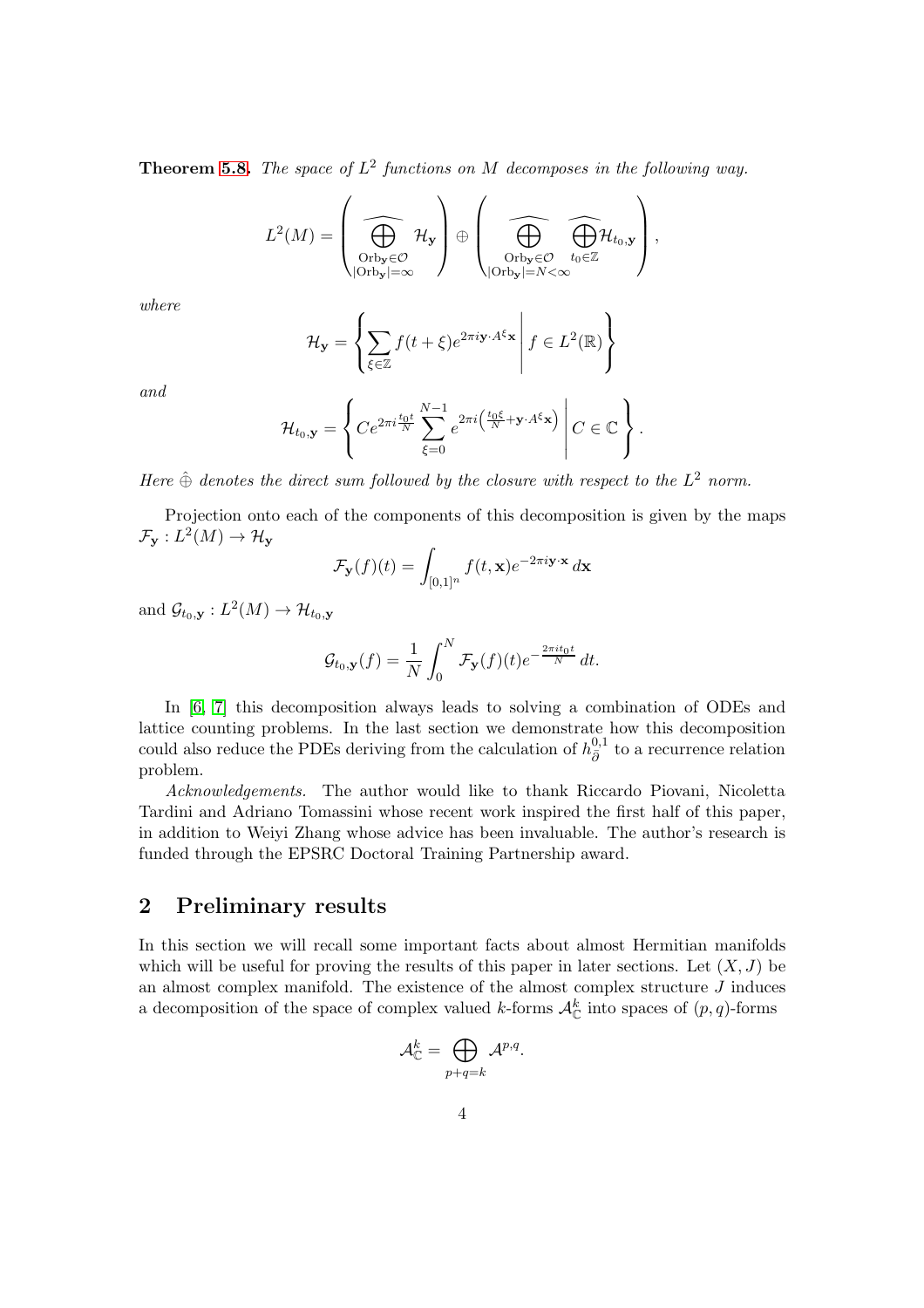This in turn leads to a decomposition of the exterior derivative  $d: \mathcal{A}^k \to \mathcal{A}^{k+1}$  into the sum of 4 components

$$
d = \mu + \partial + \bar{\partial} + \bar{\mu}
$$

which change the bidegree of a  $(p, q)$ -forms by  $(+2, -1), (+1, 0), (0, +1)$  and  $(-1, +2)$ respectively. We say that the almost complex structure J is integrable when  $\mu = \bar{\mu} = 0$ , in which case it arises from a complex structure on  $X$ . Given an almost Hermitian metric we define the d,  $\bar{\partial}$  and Bott-Chern laplacians by

$$
\Delta_d = dd^* + d^*d
$$

$$
\Delta_{\bar{\partial}} = \bar{\partial}\bar{\partial}^* + \bar{\partial}^*\bar{\partial}
$$

$$
\Delta_{BC} = \partial\bar{\partial}\bar{\partial}^*\partial^* + \bar{\partial}^*\partial^*\partial\bar{\partial} + \partial^*\bar{\partial}\bar{\partial}^*\partial + \bar{\partial}^*\partial\partial^*\bar{\partial} + \partial^*\partial + \bar{\partial}^*\bar{\partial}
$$

along with the spaces of harmonic forms  $\mathcal{H}_d^k = \ker \Delta_d |_{\mathcal{A}^k}$ ,  $\mathcal{H}_{\bar{\partial}}^{p,q} = \ker \Delta_{\bar{\partial}} |_{\mathcal{A}^{p,q}}$  and  $\mathcal{H}_{BC}^{p,q} =$  $\ker \Delta_{BC}|_{\mathcal{A}^{p,q}}$ . Here we define the adjoints of  $\partial$  and  $\bar{\partial}$  to be  $\partial^* = -\ast \bar{\partial} \ast$  and  $\bar{\partial}^* = -\ast \partial \ast$ where  $*$  denotes the Hodge star operator. The dimensions of the spaces of  $\bar{\partial}$  and Bott-Chern harmonic  $(p, q)$ -forms are denoted by  $h_{\bar{\partial}}^{p,q}$  and  $h_{BC}^{p,q}$ .

On a compact manifold the property of a general differential form s being  $d, \bar{\partial}$  or Bott-Chern harmonic can be equated to a collection of conditions as follows

$$
\Delta_{d}s = 0 \iff \begin{cases} ds = 0 \\ d*s = 0 \end{cases}
$$

$$
\Delta_{\bar{\partial}}s = 0 \iff \begin{cases} \bar{\partial}s = 0 \\ \bar{\partial} \cdot s = 0 \end{cases} \qquad \Delta_{BC}s = 0 \iff \begin{cases} \partial s = 0 \\ \bar{\partial}s = 0 \\ \partial \bar{\partial} \cdot s = 0 \end{cases} \tag{1}
$$

<span id="page-4-0"></span>At this point it should be noted that the existence of an almost Hermitian metric q is equivalent to the existence of a compatible  $(1,1)$ -form  $\omega$  called the fundamental form, one being derived from the other by the formula  $q(\cdot, \cdot) = \omega(\cdot, J)$ . Consequently in this paper, as in many others, we will often refer to  $\omega$  as if it were the corresponding almost Hermitian metric. If on a compact almost Hermitian 4-manifold,  $\omega$  is Gauduchon, *i.e.*  $\partial \bar{\partial} \omega = 0$ , then a result of Tardini and Tomassini [\[10\]](#page-26-2) tells us that  $\mathcal{H}_{\bar{\partial}}^{1,1}$  $\frac{1}{\overline{\partial}}$  can be characterised by

<span id="page-4-1"></span>
$$
\mathcal{H}_{\bar{\partial}}^{1,1} = \{ a\omega + \gamma \mid a \in \mathbb{C}, * \gamma = -\gamma, id^{c} \gamma = ad\omega \}
$$
 (2)

whilst a result of Piovani and Tomassini [\[9\]](#page-26-8) tells us that  $\mathcal{H}_{BC}^{1,1}$  can be characterised by

<span id="page-4-2"></span>
$$
\mathcal{H}_{BC}^{1,1} = \{ a\omega - \gamma \, | \, a \in \mathbb{C}, *\gamma = -\gamma, d\gamma = ad\omega \}. \tag{3}
$$

Here we define  $d^c := J^{-1}dJ$  with J acting on a  $(p, q)$ -form as multiplication by  $i^{p-q}$ .

For any two conformal metrics  $\omega = f\tilde{\omega}$  on a 4-manifold, the two resulting Hodge stars differ by  $*_{\omega} = f^{2-p-q} *_{\tilde{\omega}}$  when acting on a  $(p,q)$ -form. From [\(1\)](#page-4-0) we can see that this means  $\mathcal{H}_{\bar{\partial}}^{1,1}$  and  $\mathcal{H}_{BC}^{1,1}$  are conformally invariant. Therefore, since a result of Gauduchon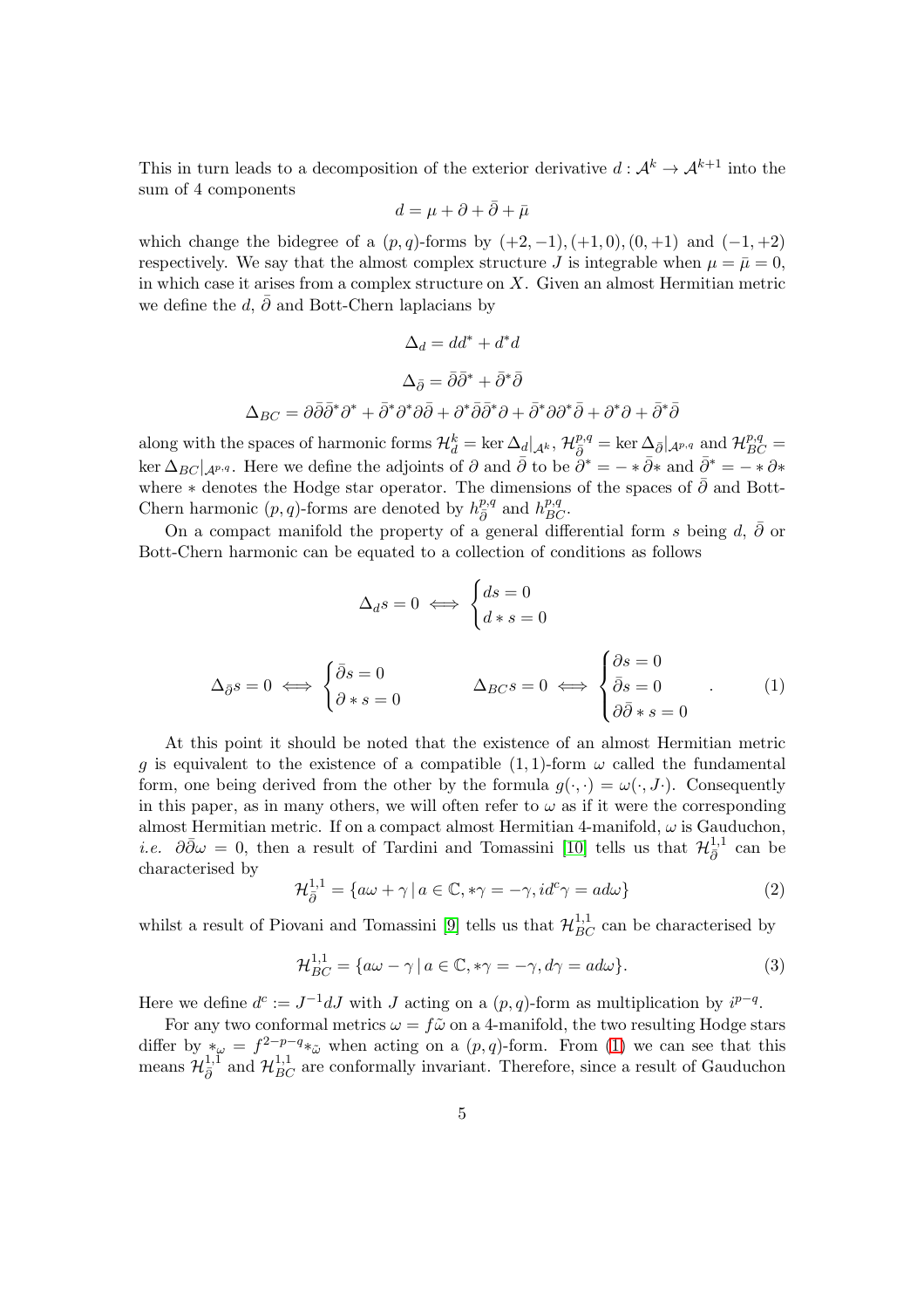[\[5\]](#page-26-10) states that every conformal class contains a Gauduchon metric, we can apply [\(2\)](#page-4-1) and [\(3\)](#page-4-2) given any almost Hermitian metric by finding the Gauduchon metric to which it is conformal.

For any almost Hermitian metric  $\omega$  we have the property that

$$
d\omega = \alpha \wedge \omega
$$

for some 1-form  $\alpha$ . This comes as a consequence of the well known fact that the map  $L^k: \mathcal{A}^{n-k} \to \mathcal{A}^{n+k}$  given by  $s \mapsto s \wedge \omega^k$  is bijective. Furthermore,  $\alpha$  is an exact form if and only if  $\omega$  is globally conformal to an almost Kähler metric, while  $\alpha$  is closed if and only if  $\omega$  is locally conformal to an almost Kähler metric.

### <span id="page-5-0"></span>3 ∂-harmonic  $(1, 1)$ -forms

From the characterisation [\(2\)](#page-4-1) of  $\mathcal{H}_{\bar{\partial}}^{1,1}$  we conclude the following.

<span id="page-5-1"></span>**Theorem 3.1.** If  $(X, J, \omega)$  is a compact almost Hermitian 4-manifold we have either  $h_{\bar{\partial}}^{1,1} = b_{-}$  or  $b_{-} + 1$ .

*Proof.* Since  $h_{\bar{a}}^{1,1}$  $\frac{1}{\partial}$  is a conformal invariant we assume without loss of generality that  $\omega$  is a Gauduchon metric.

From [\(1\)](#page-4-0) we obtain the inclusion

$$
\mathcal{H}_g^-\subseteq \mathcal{H}_{\bar{\partial}}^{1,1}
$$

where  $\mathcal{H}_g^-$  denotes the space of d-harmonic anti-self-dual (1, 1)-forms. When this inclusion is an equality then clearly we have  $h_{\bar{\partial}}^{1,1} = b_-\$ . Suppose instead that  $\mathcal{H}_{\bar{\partial}}^{1,1}$  has some element  $a_0\omega + \gamma_0$  which is not in  $\mathcal{H}^-_g$ . Here  $a_0$  is a constant and  $\gamma_0$  is an anti-self-dual form satisfying  $id^c \gamma_0 = a_0 d\omega$ . Note that  $a_0$  cannot be zero, as that would leave us with a d-harmonic anti-self-dual form. A general element of  $\mathcal{H}_{\bar{\partial}}^{1,1}$  given by  $a\omega + \gamma$  can then be rewritten as an element of  $\mathcal{H}^-_g$  plus a multiple of the single additional element  $a_0\omega + \gamma_0$ 

$$
a\omega + \gamma = \frac{a}{a_0} (a_0\omega + \gamma_0) + \frac{1}{a_0} (a_0\gamma - a\gamma_0),
$$

thus giving us  $h_{\bar{\partial}}^{1,1} = b_- + 1$ .

To see that the anti-self-dual form  $a_0\gamma - a\gamma_0$  is indeed d-harmonic, first note that  $d^c(a_0\gamma - a\gamma_0) = a_0d^c\gamma - ad^c\gamma_0 = 0.$  Then, since  $d^c = J^{-1}dJ$  and J is the identity when acting on (1, 1)-forms, it follows that  $d(a_0\gamma - a\gamma_0) = 0$ . As our form is anti-self-dual we therefore also have  $d * (a_0\gamma - a\gamma_0) = 0$ . therefore also have  $d * (a_0 \gamma - a \gamma_0) = 0$ .

Corollary 3.2. If  $(X, J, \omega)$  is a compact almost Hermitian 4-manifold where we assume  $\omega$  is Gauduchon, then  $h^{1,1}_{\bar{\partial}} = b_- + 1$  if and only if there exists an anti-self-dual  $(1,1)$ -form  $\gamma$  satisfying the equation

<span id="page-5-2"></span>
$$
id^c \gamma = d\omega. \tag{4}
$$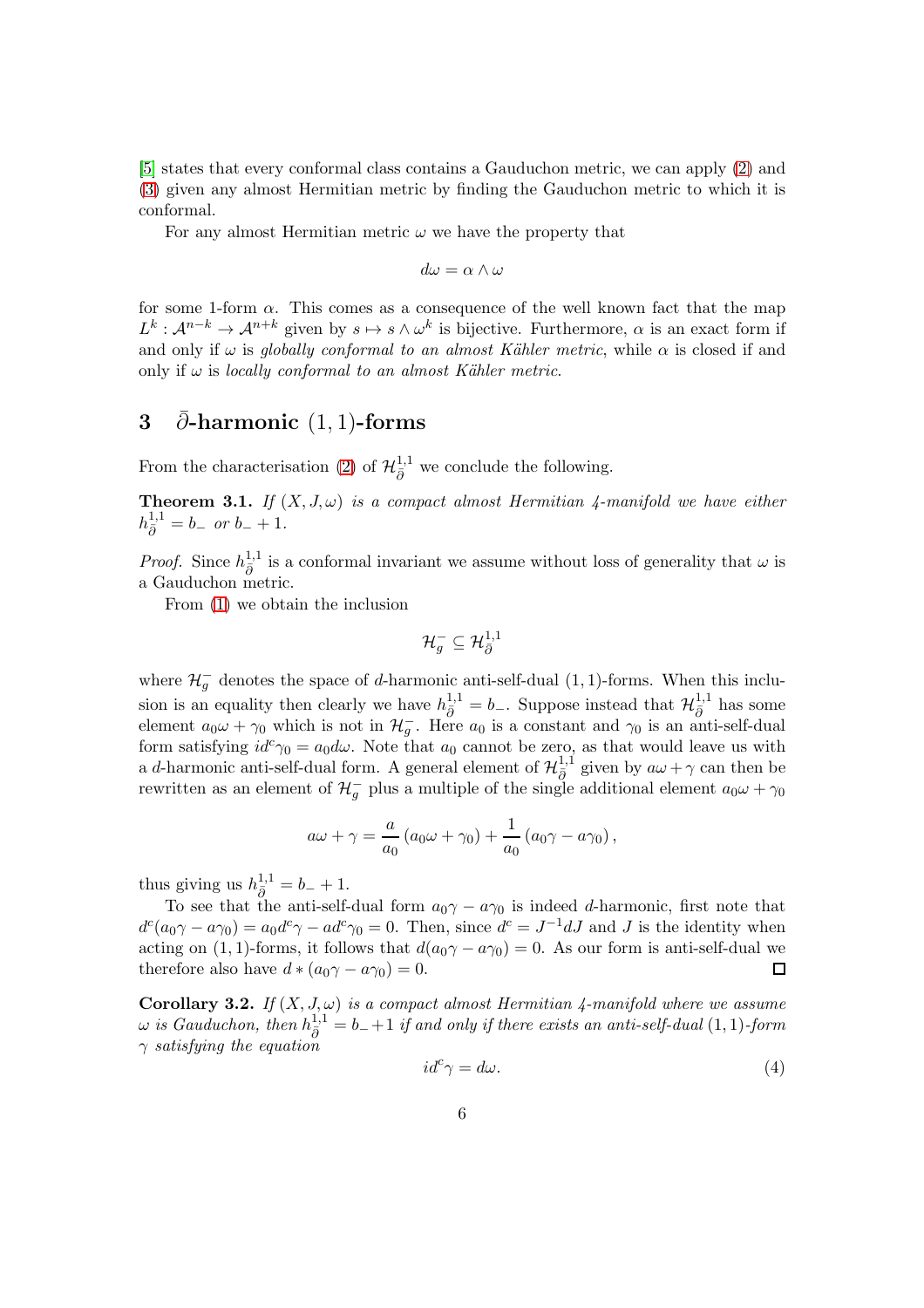*Proof.* If such a  $\gamma$  exists then  $\omega + \gamma$  is  $\overline{\partial}$ -harmonic, along with  $b_{-}$  many linearly independent elements of  $\mathcal{H}_g^-$ , therefore  $h_{\bar{\partial}}^{1,1} = b_- + 1$ .

Conversely, if  $h_{\bar{\partial}}^{1,1} = b_- + 1$ , then there must be some form in  $\mathcal{H}_{\bar{\partial}}^{1,1}$  other than those contained in  $\mathcal{H}_{g}^{-}$ , *i.e.* a form which can be written as  $a_0\omega + \gamma_0$  with  $a_0 \neq 0$  such that  $id^c \gamma_0 = a_0 d\omega$ . Thus  $\gamma = \frac{1}{a_0} \gamma_0$  gives us the desired solution.  $\Box$ 

In [\[4\]](#page-26-6), Draghici, Li and Zhang prove that, for integrable almost complex manifolds  $(X, J)$ ,  $h_{\bar{\partial}}^{1,1}$  takes the value  $b_- + 1$  when  $(X, J)$  is Kähler and otherwise takes the value b−. Partially extending this result to non-integrable manifolds, in [\[10\]](#page-26-2) it was proven that if a compact almost Hermitian 4-manifold  $(X, J, \omega)$  is globally conformally almost Kähler then  $h_{\bar{\partial}}^{1,1} = b_- + 1$ , whereas if  $(X, J, \omega)$  is *strictly locally conformally almost Kähler* then  $h_{\bar{\partial}}^{1,1} = b_-.$  We therefore ask the question

<span id="page-6-0"></span>Question 3.3. On a compact almost Hermitian 4-manifold, does the value of  $h^{1,1}_{\bar{\partial}}$  give a full description of whether an almost Hermitian metric is conformally almost  $\breve{\rm K}$ ähler?  $Specifically, in the case when the metric is not locally conformally almost Kähler (and)$ thus also not globally conformally almost Kähler) do we have  $h_{\bar{\partial}}^{1,1} = b_{-}$ ?

Although the answer to this is not known, we can prove a similar result for the dimension of the space of d-harmonic  $(1, 1)$ -forms, which we will denote by  $h_d^{1,1}$  $\frac{1}{d}$ .

<span id="page-6-1"></span>**Theorem 3.4.** On a compact almost Hermitian 4-manifold  $(X, J, \omega)$ ,  $h_d^{1,1} = b_- + 1$  if  $\omega$  is in the conformal class of an almost Kähler metric, otherwise  $h_d^{1,1} = b_-$ .

*Proof.* As in the proof of the previous theorem, we use the fact that  $h_d^{1,1}$  $\frac{1}{d}$  is a conformal invariant and thereby assume  $\omega$  is a Gauduchon metric. Furthermore, all almost Kähler metrics are Gauduchon, so the conformal class of  $\omega$  contains an almost Kähler metric if and only if  $\omega$  is almost Kähler itself.

On compact manifolds we know a differential form  $s$  is  $d$ -harmonic if and only if

$$
ds = 0 \qquad \qquad d * s = 0.
$$

From this we can see that the Hodge star maps d-harmonic forms to d-harmonic forms, meaning that if some  $(1, 1)$ -form s is in  $\mathcal{H}_d^{1,1}$  $\frac{1}{d}$  so too are its self-dual and anti-self-dual components,  $\frac{1}{2}(s + \ast s)$  and  $\frac{1}{2}(s - \ast s)$ . Furthermore, we have the inclusion

$$
\mathcal{H}^{1,1}_d\subseteq \mathcal{H}^{1,1}_{\bar\partial}
$$

and so from [\(2\)](#page-4-1) we know we can write any d-harmonic (1, 1)-form as  $a\omega + \gamma$  with  $a \in \mathbb{C}$ a constant and  $\gamma$  an anti-self-dual form. But the self-dual component of this is only harmonic if  $d\omega = 0$  or  $a = 0$  and so either  $\omega$  is almost Kähler and we have  $h_d^{1,1} = b_- + 1$ or all d-harmonic (1, 1)-forms are anti-self-dual and we have  $h_d^{1,1} = b_-.$  $\Box$ 

From this result we see that the above question is equivalent to asking whether  $h_d^{1,1}$ d and  $h_{\bar{\partial}}^{1,1}$  are always equal on compact Hermitian 4-manifolds.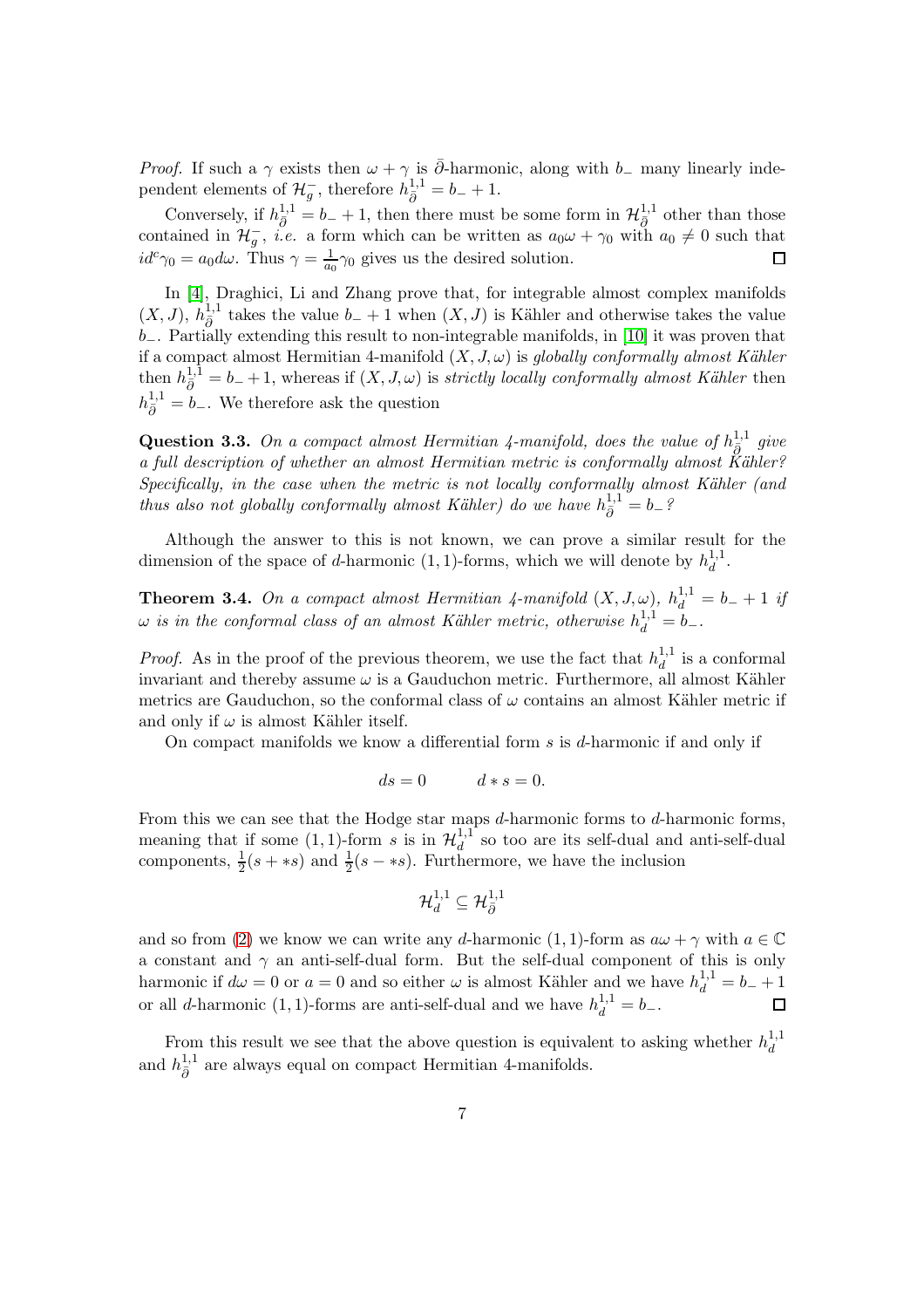We conclude this section with a calculation of  $h_{\bar{p}}^{1,1}$  $\frac{1}{\delta}$ <sup>1,1</sup> for a large family of almost complex structures and compatible metrics. In doing so we will see that, at least for this family of almost Hermitian structures, Question [3.3](#page-6-0) has a positive answer.

<span id="page-7-0"></span>**Example 3.5.** Briefly we recall the definition of the Kodaira-Thurston manifold  $KT^4$ Γ $\Gamma$ G as the group  $G = \mathbb{R} \times Nil^3$  modulo the subgroup Γ of elements with integer valued entries, acting on G by left multiplication. This is equivalent to  $\mathbb{R}^4/\sim$  with points identified by the equivalence relation

$$
\begin{pmatrix} t \\ x \\ y \\ z \end{pmatrix} \sim \begin{pmatrix} t+t_0 \\ x+x_0 \\ y+y_0 \\ z+z_0+t_0y \end{pmatrix}
$$

for all  $t_0, x_0, y_0, z_0 \in \mathbb{Z}$ .

 $\mathbb{R} \times$  Nil<sup>3</sup> has a smooth global frame given by

$$
\frac{\partial}{\partial t} \qquad \frac{\partial}{\partial x} \qquad \frac{\partial}{\partial y} + t \frac{\partial}{\partial z} \qquad \frac{\partial}{\partial z}
$$

which descends to a global frame for  $KT^4$  since all of the above vector fields are invariant under the action of Γ. We can define an almost complex structure acting on this frame by the matrix

$$
J_{a,b} = \begin{pmatrix} 0 & -1 & 0 & 0 \\ 1 & 0 & 0 & 0 \\ 0 & 0 & a & b \\ 0 & 0 & c & -a \end{pmatrix},
$$

with  $a, b \in \mathbb{R}$ ,  $b \neq 0$  and  $c = -\frac{a^2+1}{b}$ . A pair of vector fields

$$
V_1 = \frac{1}{2} \left( \frac{\partial}{\partial x} - i \frac{\partial}{\partial t} \right) \quad \& \quad V_2 = \frac{1}{2} \left( \left( \frac{\partial}{\partial y} + t \frac{\partial}{\partial z} \right) - \frac{a - i}{b} \frac{\partial}{\partial z} \right)
$$

can then be defined, spanning  $T_p^{1,0}KT^4$  at every point  $p \in KT^4$ . Their dual (1,0)-forms are given by

$$
\phi_1 = dx + idt \quad & \phi_2 = (1 - ai)dy - ib(dz - tdy).
$$

These forms satisfy the structure equations

$$
d\phi^{1} = 0 \qquad d\phi^{2} = \frac{b}{4} \left( \phi^{12} + \phi^{1\bar{2}} + \phi^{2\bar{1}} - \phi^{\bar{1}\bar{2}} \right)
$$

with  $\phi^{i\bar{j}}$  used here as shorthand for  $\phi^i \wedge \bar{\phi}^j$ . From this we can see that  $J_{a,b}$  is a nonintegrable almost complex structure, namely we have  $\bar{\mu}\phi^2 = -\frac{b}{4}$  $\frac{b}{4}\phi^{\bar{1}\bar{2}}\neq 0.$ 

Now it only remains for us to choose a family of almost Hermitian metrics

$$
\omega_w = i \left( (1 + |w|^2) \phi^{1\bar{1}} - w \phi^{1\bar{2}} - \bar{w} \phi^{2\bar{1}} + \phi^{2\bar{2}} \right)
$$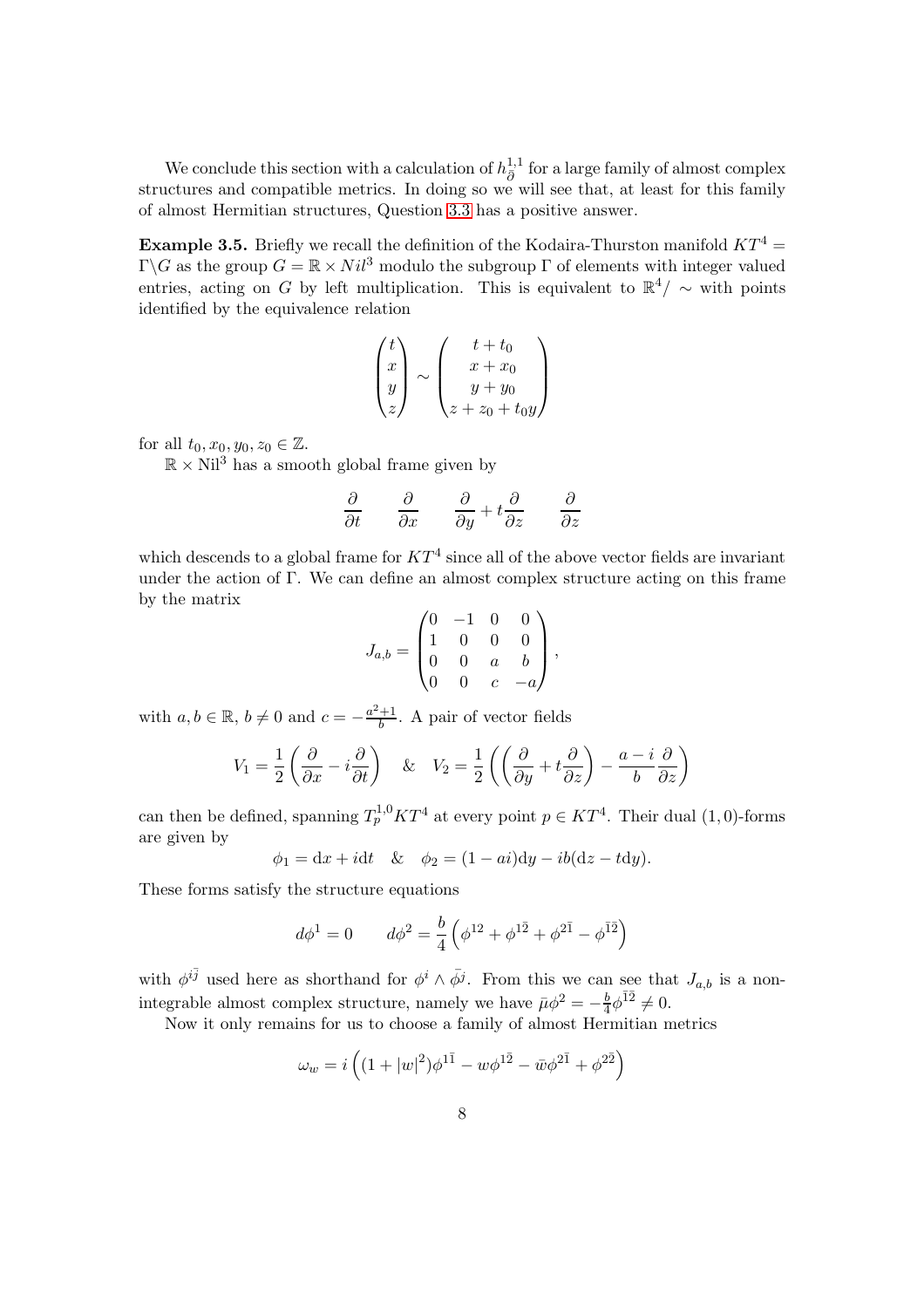varying over some complex number  $w \in \mathbb{C}$ , defined such that  $V_1 + wV_2$  and  $V_2$  form a unitary basis on  $T_p^{1,0} K T^4$ . Using the structure equations we can calculate

$$
d\omega_w = iw \frac{b}{2} \phi^1 \wedge \bar{\phi}^1 \wedge (\phi^2 + \bar{\phi}^2)
$$

from which we see firstly that  $\omega_w$  is an almost Kähler metric if and only if  $w = 0$  and secondly that

$$
\partial \bar{\partial} \omega_w = iw \frac{b}{2} \phi^1 \wedge \bar{\phi}^1 \wedge \partial \bar{\phi}^2 = 0
$$

and thus  $\omega_w$  is Gauduchon for all w. Furthermore, we can write

$$
d\omega_w = \alpha_w \wedge \omega_w
$$

with

$$
\alpha_w = b \left( -w^2 \phi^1 - \bar{w}^2 \phi^{\bar{1}} + w \phi^2 + \bar{w} \phi^{\bar{2}} \right),
$$
  

$$
d\alpha_w = \frac{b^2}{4} (w - \bar{w}) (\phi^{12} + \phi^{1\bar{2}} + \phi^{2\bar{1}} - \phi^{\bar{1}\bar{2}}).
$$

 $\omega_w$  is therefore globally conformally almost Kähler only when  $w = 0$  and locally conformally Kähler only when  $w$  takes real values.

Finding  $h_{\bar{\partial}}^{1,1}$  then amounts to asking whether there exists an anti-self-dual  $\gamma$  solving

$$
id^c\gamma=d\omega_w.
$$

Since  $J$  is the identity on  $(1, 1)$ -forms this is equivalent to

$$
iJ^{-1}d\gamma = d\omega_w.
$$

If such a  $\gamma$  exists that would mean

$$
Jd\omega_w = w \frac{b}{2} \phi^1 \wedge \phi^{\bar{1}} \wedge (\phi^2 - \phi^{\bar{2}})
$$
  
= -2wb dx  $\wedge dt \wedge ((a - t)dy + bdz)$ 

is an exact 3-form, but consider the closed submanifold given by  $y = 0$ . The pullback of  $J\omega_w$  onto this submanifold is  $-2wb^2 dx \wedge dt \wedge dz$ , which by Stokes' theorem cannot be exact since its integral over the submanifold is non-zero, the only exception to this being when  $w = 0$ . Thus, in all the cases when  $\omega_w$  is not globally almost Kähler, there is no solution to [\(4\)](#page-5-2) and so  $h_{\bar{\partial}}^{1,1} = b_- = 2$ .

### <span id="page-8-0"></span>4 Bott-Chern harmonic forms

In this section we will give a collection of results which together will give a full description of when  $h_{BC}^{p,q}$  is or is not metric independent for compact 4-manifolds.

For many values of  $(p, q)$  proving the metric invariance of  $h_{BC}^{p,q}$  is a relatively trivial affair and so we will not spend too long on these cases.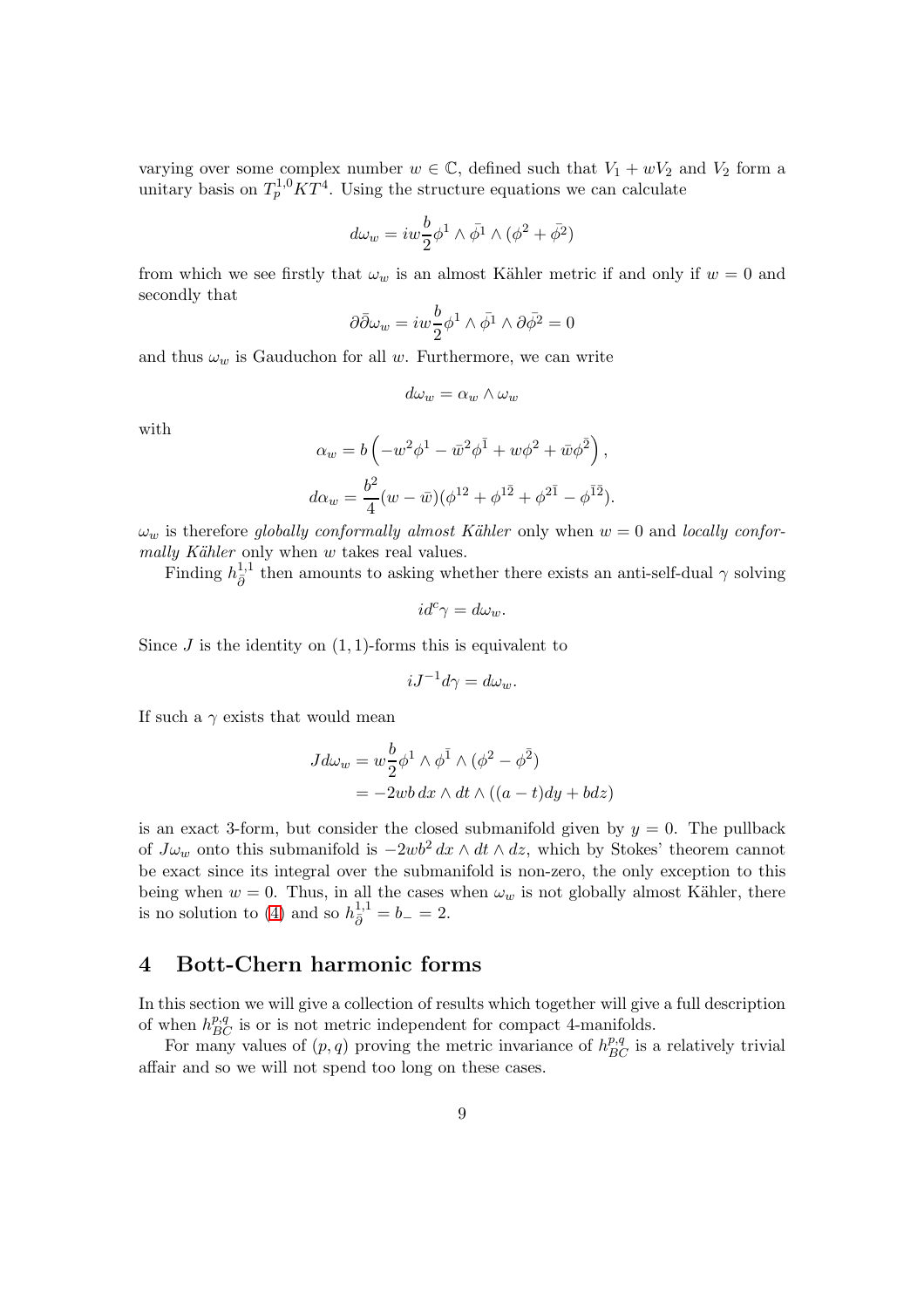**Lemma 4.1.** On any compact almost Hermitian 4-manifold  $h_{BC}^{p,q}$  is metric independent when  $(p, q)$  is equal to  $(2, 0), (0, 2), (1, 0), (0, 1), (0, 0)$  or  $(2, 2)$ .

*Proof.* Bott-Chern harmonic  $(0, 0)$ -forms are always just the constant functions, since  $\Delta_{BC}$  is elliptic. Similarly Bott-Chern harmonic  $(2, 2)$ -forms are just constant functions times the volume form so although  $\mathcal{H}_{BC}^{2,2}$  might change with the metric,  $h_{BC}^{2,2}$  does not.

For the remaining cases recall that a  $(p, q)$ -form s is Bott-Chern harmonic if and only if it satisfies the three conditions

$$
\partial s = 0 \qquad \bar{\partial} s = 0 \qquad \partial \bar{\partial} * s = 0.
$$

When  $(p, q) = (2, 0), (0, 2), (1, 0)$  or  $(0, 1)$  the third condition is always true leaving behind the first two conditions which do not depend on the metric.  $\Box$ 

The more interesting cases are those when  $(p, q) = (1, 1), (2, 1)$  and  $(1, 2)$ . We start with the case of  $\mathcal{H}_{BC}^{1,1}$ . From the characterisation [\(3\)](#page-4-2) of  $\mathcal{H}_{BC}^{1,1}$ , in [\[9\]](#page-26-8) it is deduced that  $h_{BC}^{1,1}$  is either  $b_{-}+1$  or  $b_{-}$ , with the two cases corresponding, respectively, to the existence or non-existence of an anti-self-dual solution  $\gamma$  to the equation

<span id="page-9-1"></span>
$$
d\gamma = d\omega. \tag{5}
$$

.

Here  $\omega$  is a Gauduchon metric conformal to the chosen Hermitian metric.

It turns out that solutions to the above equation can be found by making use of the Hodge decomposition

$$
\mathcal{A}^k = d\mathcal{A}^{k-1} \oplus \mathcal{H}_d^k \oplus d^* \mathcal{A}^{k+1}
$$

<span id="page-9-0"></span>**Theorem 4.2.** Given any compact almost Hermitian  $\lambda$ -manifold  $(X, J, \omega)$ , we have  $h_{BC}^{1,1} = b_- + 1.$ 

*Proof.* From the conformal invariance of  $h_{BC}^{1,1}$  we may assume without losing generality that  $\omega$  is Gauduchon. Then taking the Hodge decomposition we can write

$$
\omega = d\alpha + h + d^*\beta
$$

for some  $\alpha \in \mathcal{A}^1, h \in \mathcal{H}_d^2$  and  $\beta \in \mathcal{A}^3$ . By defining a 2-form

$$
\gamma = d * \beta + d^* \beta
$$

we have

$$
d\omega = dd^*\beta = d\gamma
$$

and thus  $\gamma$  is a solution to [\(5\)](#page-9-1).

It only remains to show that  $\gamma$  is anti-self-dual. Using the definition of  $d^*$  along with the fact that the square of the Hodge star when applied to a  $k$ -form is given by  $*^2 = (-1)^k$ , we can see that

$$
\begin{aligned} * \gamma &= *d * \beta - * * d * \beta \\ &= -d^* \beta - d * \beta \\ &= -\gamma. \end{aligned}
$$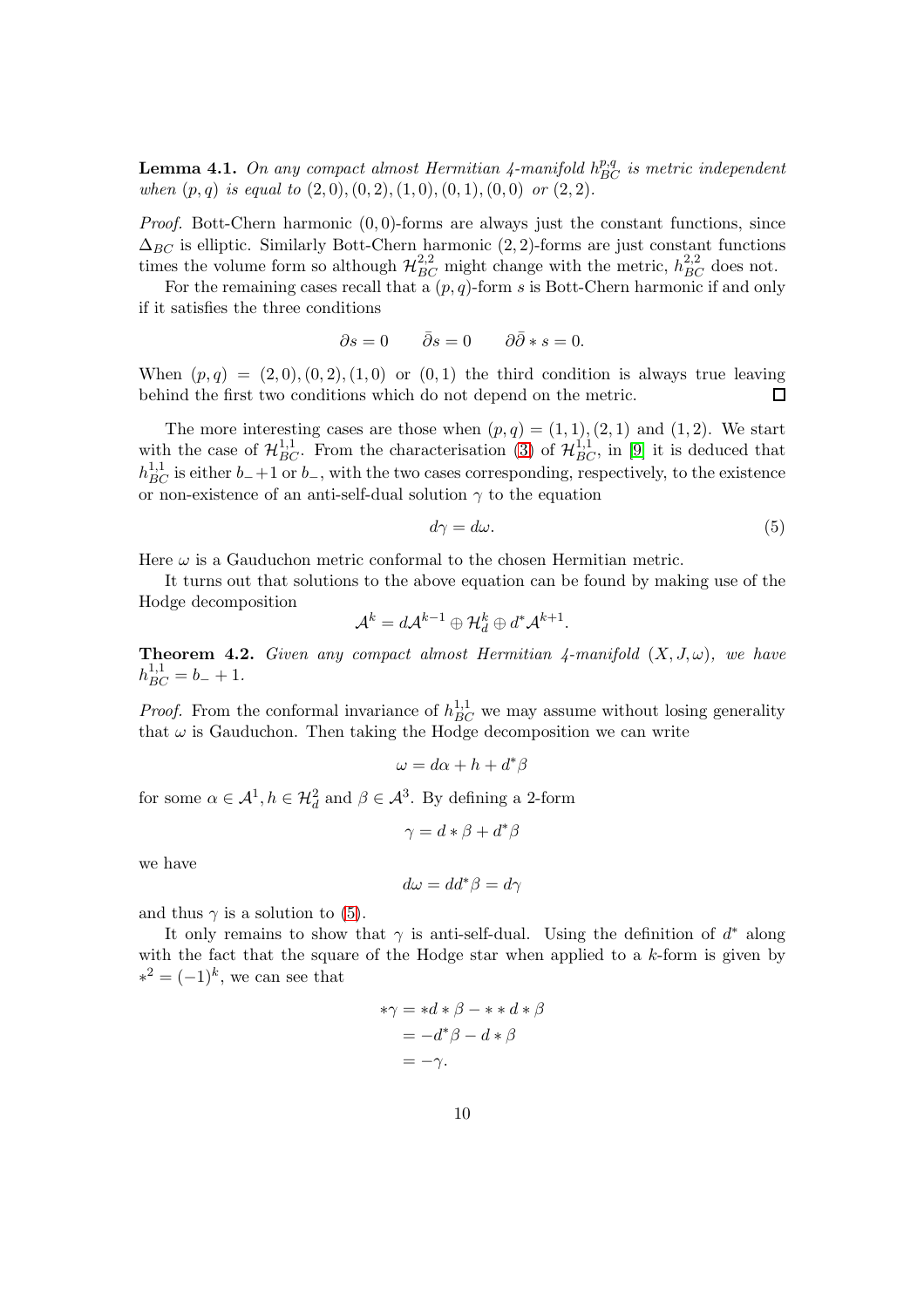We therefore find that

$$
\mathcal{H}_{BC}^{1,1}=\mathcal{H}_g^-\oplus \mathbb{C}\langle \omega-\gamma\rangle
$$

and so  $h_{BC}^{1,1}$  is always  $b_- + 1$ .

We will now use the following example to show that  $h_{BC}^{2,1}$  and  $h_{BC}^{1,2}$  may, in general, depend on the choice of almost Hermitian metric.

# <span id="page-10-0"></span>4.1 Calculating  $h_{BC}^{2,1}$  and  $h_{BC}^{1,2}$  on the Kodaira-Thurston manifold

For this example we again consider the Kodaira-Thurston manifold, with the same almost complex structure as in Example [3.5.](#page-7-0) The metric we will be using is given by

$$
\omega_{\rho} = i \left( \phi^{1\bar{1}} + \rho \phi^{2\bar{2}} \right)
$$

such that  $V^1$ ,  $\bar{V}^1$ ,  $\frac{1}{\sqrt{\rho}}V^2$  and  $\frac{1}{\sqrt{\rho}}\bar{V}^2$  form an orthonormal basis. This is essentially the same metric as was used in [\[7\]](#page-26-1) and in fact what follows is a more general, completed version of a calculation in [\[9\]](#page-26-8).

**Example 4.3.** Let a general  $(2, 1)$ -form be given by  $f\phi^{12\bar{1}} + g\phi^{12\bar{2}}$ . Then from the conditions  $\bar{\partial}s = 0$  and  $\partial\bar{\partial} * s = 0$  we see that  $s \in \mathcal{H}_{BC}^{2,1}$  if and only if the following PDEs hold.

<span id="page-10-1"></span>
$$
\begin{cases}\n\rho V_1 \bar{V}_1(f) + V_2 \bar{V}_1(g) - \frac{b}{4} \rho V_1(f) + \frac{b}{4} \rho \bar{V}_1(f) - \frac{b}{4} \bar{V}_2(g) - \frac{b^2}{8} \rho f = 0 \\
\rho V_1 \bar{V}_2(f) + V_2 \bar{V}_2(g) + \frac{b}{4} \rho V_2(f) = 0 \\
\bar{V}_1(g) - \bar{V}_2(f) = 0\n\end{cases}
$$
\n(6)

Using the same method as in [\[7\]](#page-26-1) we can perform a Fourier expansion with respect to  $x, y$ and  $z$  to simplify the above equations. We will write

$$
f(t, x, y, z) = \sum_{l, m, n} \mathcal{F}_{l, m, n}(f)(t) e^{2\pi i (lx + my + nz)}
$$

where

$$
\mathcal{F}_{l,m,n}(f)(t) = \int_{[0,1]^3} f(t,x,y,z)e^{-2\pi i(lx+my+nz)} dx dy dz.
$$

Applying a Fourier expansion to the second and third PDEs we obtain the ODE system

<span id="page-10-2"></span>
$$
\frac{d}{dt}\begin{pmatrix} \mathcal{F}_{l,m,n}(f) \\ \mathcal{F}_{l,m,n}(g) \end{pmatrix} = 2\pi \begin{bmatrix} \begin{pmatrix} 0 & \frac{n}{\rho} \\ n & 0 \end{pmatrix} t + \begin{pmatrix} l - \frac{b}{4\pi}i & \frac{1}{\rho} \left( m - n\frac{a-i}{b} \right) \\ m - n\frac{a+i}{b} & -l \end{pmatrix} \begin{bmatrix} \mathcal{F}_{l,m,n}(f) \\ \mathcal{F}_{l,m,n}(g) \end{bmatrix} \tag{7}
$$

for every  $l, m, n \in \mathbb{Z}$ . The ODE given by expanding our first PDE can be derived from the above ODE system and so adds no new information.

As was proven in [\[7\]](#page-26-1), the solutions to [\(6\)](#page-10-1) can be split into two cases:

Firstly if two smooth functions  $\mathcal{F}_{l,m,n}(f)$ ,  $\mathcal{F}_{l,m,n}(g) \in C^{\infty}(\mathbb{R})$  satisfy the ODE [\(7\)](#page-10-2) with  $n \neq 0$  and  $0 \leq m < |n|$  then we have a solution to [\(6\)](#page-10-1) given by

$$
f = \sum_{\xi \in \mathbb{Z}} \mathcal{F}_{l,m,n}(f)(t+\xi) e^{2\pi i (lx + (m+n\xi)y + nz)}
$$

 $\Box$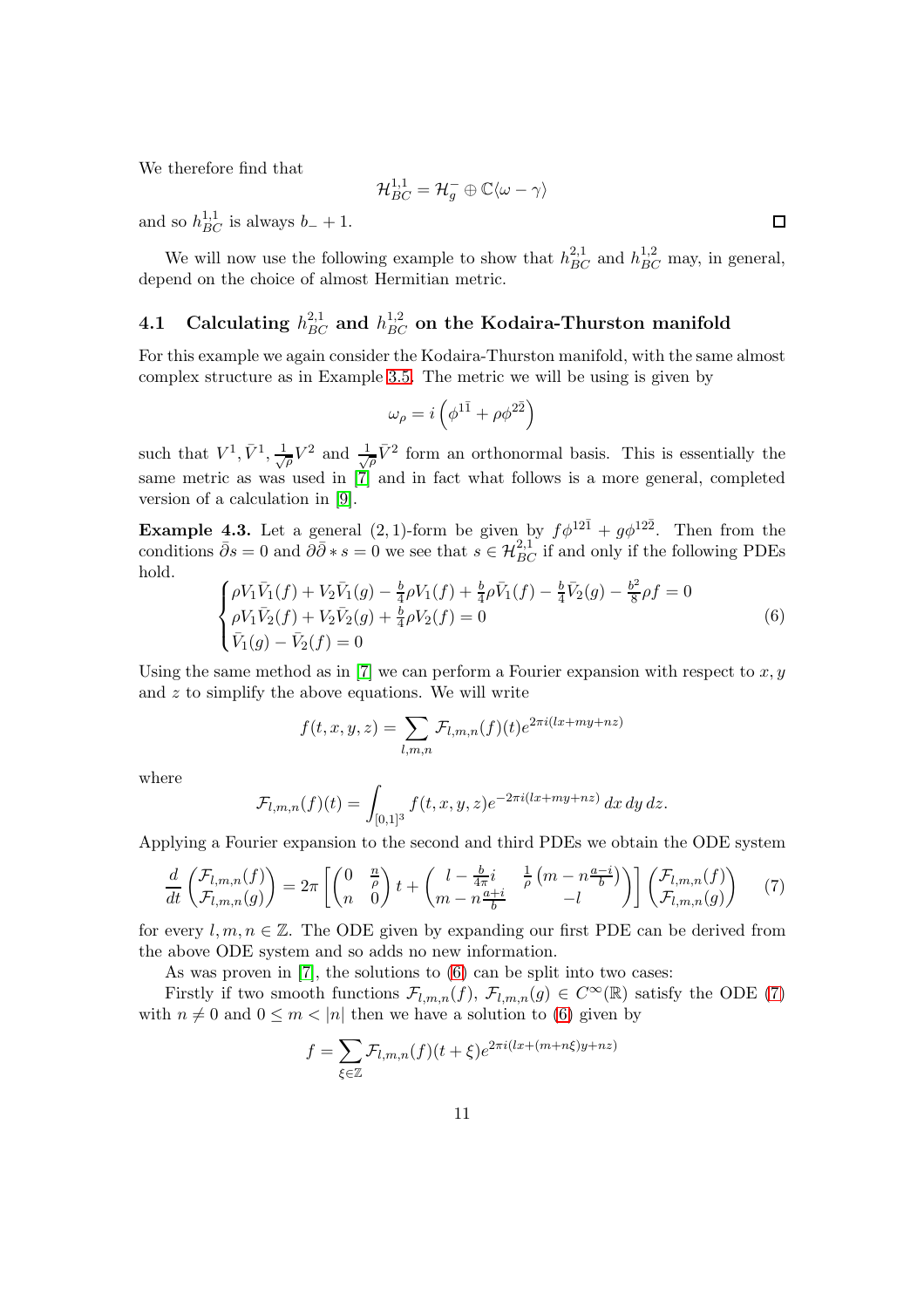$$
g = \sum_{\xi \in \mathbb{Z}} \mathcal{F}_{l,m,n}(g)(t+\xi)e^{2\pi i(lx + (m+n\xi)y + nz)}
$$

if and only if the two functions  $\mathcal{F}_{l,m,n}(f)$  and  $\mathcal{F}_{l,m,n}(g)$  are Schwartz.

Secondly, if  $\mathcal{F}_{l,m,n}(f)$ ,  $\mathcal{F}_{l,m,n}(g) \in C^{\infty}(\mathbb{R})$  satisfy the ODE [\(7\)](#page-10-2) with  $n = 0$  then we have a solution to [\(6\)](#page-10-1) given by

$$
f = \mathcal{F}_{l,m,0}(f)e^{2\pi i(lx+my)}
$$

$$
g = \mathcal{F}_{l,m,0}(g)e^{2\pi i(lx+my)}
$$

if and only if the two functions  $\mathcal{F}_{l,m,n}(f)$  and  $\mathcal{F}_{l,m,n}(g)$  are periodic with a period of 1.

Finding solutions in the first case amounts to solving a Stokes phenomenon problem. This can be tricky to do in general, but this problem has been solved for the ODE [\(7\)](#page-10-2) in Theorem 3.1 of [\[6\]](#page-26-0). It turns out we have a solution for all  $0 \leq m < |n|$  whenever  $l = 0$ and n satisfies

$$
64\pi^2 n^2 - 64\pi n u b^2 \sqrt{\rho} - b^4 \rho = 0
$$

for some negative integer u. Or equivalently, if we set  $d = \frac{b}{8\pi}$ ,

$$
n^2 - 64\pi n u d^2 \sqrt{\rho} - 64\pi^2 d^4 \rho = 0.
$$

Note that if d and  $\rho$  are both rational this case gives us no solutions as  $\pi$  is transcendental.

For the second case, since we are working with periodic functions, we can take another Fourier expansion with respect to  $t$ , writing

$$
\mathcal{G}_{k,l,m,0}(f) = \int_0^1 \mathcal{F}_{l,m,0}(f)(t)e^{-2\pi ikt}dt.
$$

Applying this expansion to [\(7\)](#page-10-2) we obtain the equations

$$
\rho \left( l - ik - \frac{b}{4\pi}i \right) \mathcal{G}_{k,l,m,0}(f) + m\mathcal{G}_{k,l,m,0}(g) = 0
$$
  

$$
m\mathcal{G}_{k,l,m,0}(f) = (l + ik)\mathcal{G}_{k,l,m,0}(g).
$$

This can be solved directly to find the solution

$$
s=\phi^{12\bar 2}
$$

when  $k = 0$ , and the solution

$$
s = ike^{2\pi i (kt+my)}\phi^{12\bar{1}} + me^{2\pi i (kt+my)}\phi^{12\bar{2}}
$$

when  $k \neq 0$  and  $k, m \in \mathbb{Z}$  satisfy

$$
\frac{m^2}{\rho} + (k + d)^2 = d^2.
$$

Here we again set  $d = \frac{b}{8a}$  $\frac{b}{8\pi}$ . Notice that when  $d=1$  and  $\rho=1$  we have 4 solutions given by  $(k, m) = (-1, 1), (-1, -1)(-2, 0)$  and  $(0, 0)$ , however when when we take  $\rho = \frac{1}{2}$  $\frac{1}{2}$ , leaving d unchanged, we only have the two solutions  $(k, m) = (-1, 0)$  and  $(0, 0)$ . Therefore we conclude that on the Kodaira-Thurston manifold the value of  $h_{BC}^{2,1}$  may depend on the choice of almost Hermitian metric.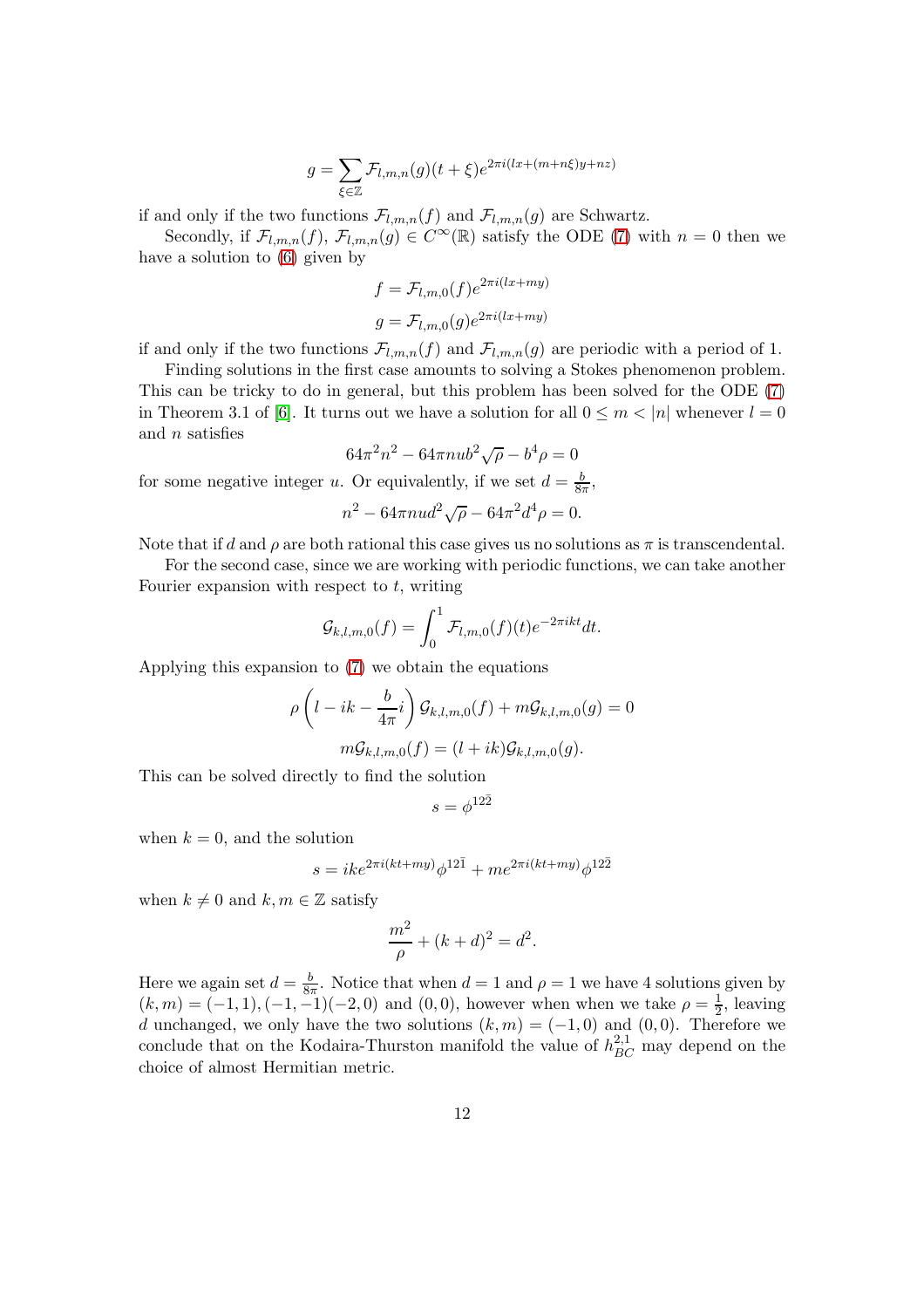**Example 4.4.** Now let a general  $(1, 2)$ -form be given by  $f\phi^{1\bar{1}\bar{2}} + g\phi^{2\bar{1}\bar{2}}$ . Then from the conditions  $\partial s = 0$  and  $\partial \bar{\partial} * s = 0$  we see that  $s \in \mathcal{H}_{BC}^{1,2}$  if and only if the following PDEs hold.

$$
\begin{cases}\n\rho V_1 \bar{V}_1(f) + V_1 \bar{V}_2(g) + \frac{b}{4} \rho V_1(f) - \frac{b}{4} \bar{\rho} \bar{V}_1(f) - \frac{b}{4} \bar{V}_2(g) - \frac{b^2}{16} \rho f = 0 \\
\rho V_2 \bar{V}_1(f) + V_2 \bar{V}_2(g) + \frac{b}{4} \rho V_2(f) = 0 \\
V_1(g) - V_2(f) = 0\n\end{cases}
$$
\n(8)

Applying the same Fourier expansion as before, the second and third equations give us the ODE system

$$
\frac{d}{dt}\begin{pmatrix} \mathcal{F}_{l,m,n}(f) \\ \mathcal{F}_{l,m,n}(g) \end{pmatrix} = 2\pi \left[ \begin{pmatrix} 0 & \frac{n}{\rho} \\ n & 0 \end{pmatrix} t + \begin{pmatrix} -l + \frac{b}{4\pi}i & -\frac{1}{\rho} \left( m - n\frac{a+i}{b} \right) \\ -m + n\frac{a-i}{b} & l \end{pmatrix} \right] \begin{pmatrix} \mathcal{F}_{l,m,n}(f) \\ \mathcal{F}_{l,m,n}(g) \end{pmatrix}.
$$

Again splitting the solutions into two cases we find that firstly we have a solution for all  $n \neq 0$  and  $0 \leq m \leq |n|$  which satisfy

$$
n^2 - 64\pi n u d^2 \sqrt{\rho} - 64\pi^2 d^4 \rho = 0
$$

for some negative integer u. Secondly, for  $n = 0$  we have solutions

$$
s=\phi^{2\bar 1\bar 2}
$$

and

$$
s = ike^{2\pi i (kt+my)}\phi^{1\bar{1}\bar{2}} - me^{2\pi i (kt+my)}\phi^{2\bar{1}\bar{2}}
$$

for all  $k, m \in \mathbb{Z}$ , with  $k \neq 0$ , satisfying

$$
\frac{m^2}{\rho} + (k - d)^2 = d^2.
$$

From the above we see that for this family of almost Hermitian structures we have  $h_{BC}^{1,2} = h_{BC}^{2,1}$  (although this need not always be the case). Thus the value of  $h_{BC}^{1,2}$  may also depend on the choice of almost Hermitian metric.

Furthermore, when  $\rho = 1$ , the calculation of Theorem 4.1 in [\[6\]](#page-26-0) tells us that  $h_{BC}^{2,1}$ BC and  $h_{BC}^{1,2}$  here are both equal to  $h_{\bar{Q}}^{0,1}$  defined using the same family of almost complex structures  $J_{a,b}$ . In particular,  $h_{BC}^{2,1}$  and  $h_{BC}^{1,2}$  can both be made arbitrarily large by varying the value of b.

We can now bring the results of this section together into the following theorem.

<span id="page-12-0"></span>**Theorem 4.5.** On a compact almost Hermitian 4-manifold, when  $(p, q) = (0, 0), (1, 0),$  $(0,1), (2,0), (1,1), (0,2)$  or  $(2,2), h_{BC}^{p,q}$  is metric independent, but for  $(p,q) = (2,1)$  and  $(1, 2)$  there exist examples for which  $h_{BC}^{p,q}$  does vary with the metric.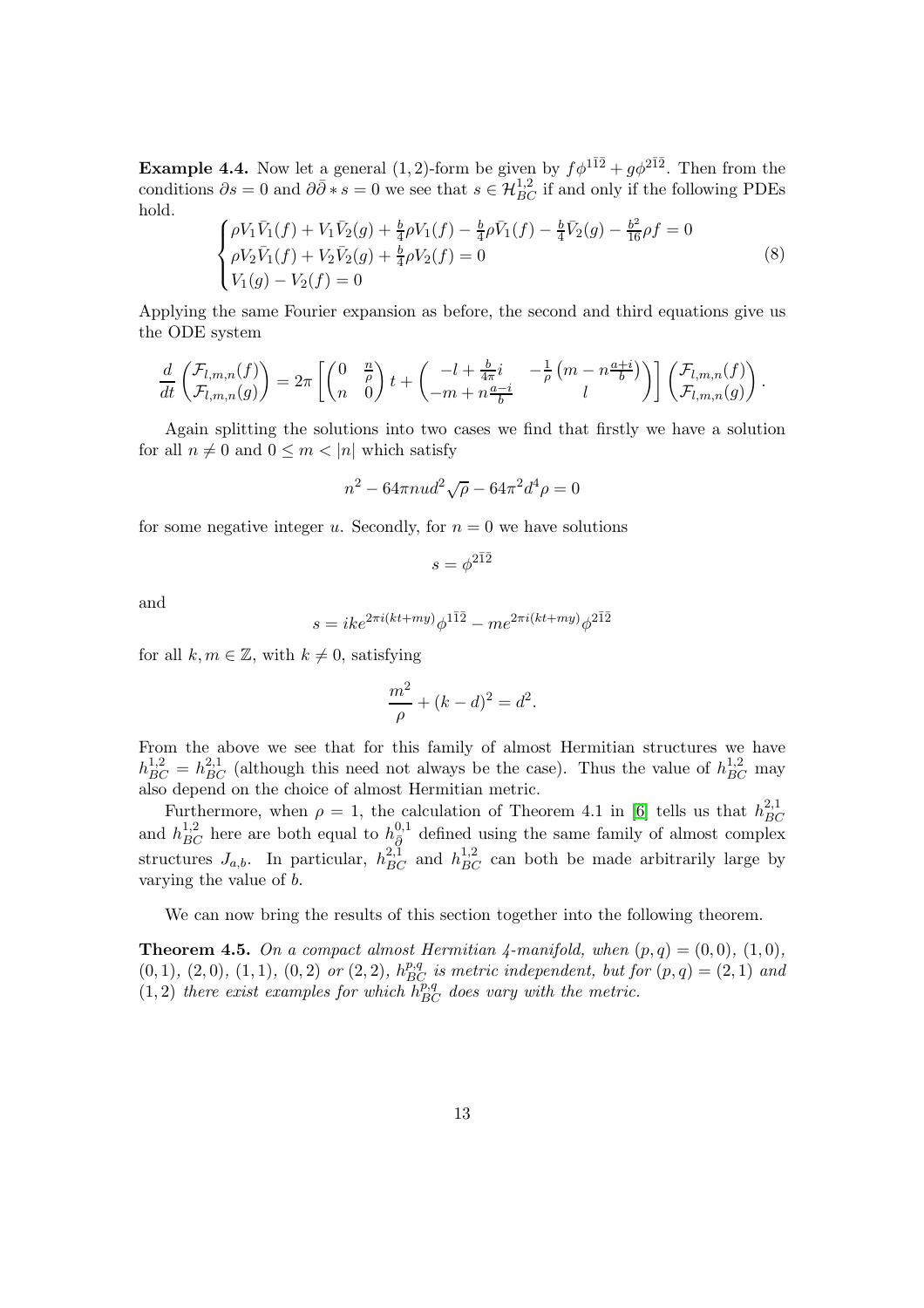#### <span id="page-13-0"></span>4.2 Birational invariance of  $h^{p,0}_{BC}$ BC

It is known from Theorem 5.5 in [\[3\]](#page-26-9) that  $h_{\bar{\partial}}^{p,0}$  is birationally invariant on compact 4manifolds for any  $p \in \{0, 1, 2\}$ . This means that if we have a sequence of almost complex 4-manifolds  $X_0, X_1, X_2, \ldots, X_{k+1}$  along with a sequence of degree one pseudoholomorphic maps  $u_0, \ldots u_k$  such that  $u_{2i-1} : X_{2i-1} \to X_{2i}$  and  $u_{2i} : X_{2i+1} \to X_{2i}$  then  $h_{\bar{\partial}}^{p,0}(X) =$  $h^{p,0}_{\bar{\partial}}(Y)$ . It turns out this result can be extended to show that the numbers  $h^{p,0}_{BC}$  are also birational invariants.

<span id="page-13-1"></span>**Theorem 4.6.** Let  $u : X \to Y$  be a degree one pseudoholomorphic map between compact almost complex 4-manifolds. Then  $h_{BC}^{p,0}(X) = h_{BC}^{p,0}(Y)$  for any  $p \in \{0, 1, 2\}$ .

*Proof.* From [\[3\]](#page-26-9) we know that the pullback with respect to  $u$  describes a bijection

$$
u^* : \mathcal{H}^{p,0}_{\bar{\partial}}(Y) \to \mathcal{H}^{p,0}_{\bar{\partial}}(X).
$$

Restricting this to the forms  $s \in \mathcal{H}_{\bar{\partial}}^{p,0}(Y)$  which satisfy  $\partial s = 0$  gives us

$$
u^* : \mathcal{H}_{BC}^{p,0}(Y) \to \mathcal{H}_{BC}^{p,0}(X).
$$

The injectivity of this map follows directly from the injectivity of  $u^*$  acting on  $\mathcal{H}_{\bar{\partial}}^{p,0}$  $_{\bar{\partial}}^{p,\mathsf{o}}(Y),$ so it only remains to prove surjectivity.

Since  $u^*$  is invertible when acting on  $\mathcal{H}_{\bar{\partial}}^{p,0}$  $\frac{p,0}{\delta}(Y)$  we know that for any  $s \in \mathcal{H}_{BC}^{p,0}(X)$ there is some  $t \in \mathcal{H}_{\bar{\partial}}^{p,0}(Y)$  such that  $u^*t = s$ . By Theorem 1.5 in [\[11\]](#page-26-11) we know there is a finite set  $Y_1 \subset Y$  such that the restriction

$$
u:X\backslash u^{-1}(Y_1)\to Y\backslash Y_1
$$

is a diffeomorphism. This means we have

$$
t|_{X\setminus u^{-1}(Y_1)} = (u^{-1})^*s|_{Y\setminus Y_1}
$$

and so  $\partial t = 0$  on  $Y \ Y_1$ . But since t is smooth and  $Y \ Y_1 = Y$ , we must have  $\partial t = 0$  on all of Y, thus  $t \in \mathcal{H}_{BC}^{p,0}(Y)$  and  $u^*|_{\mathcal{H}_{BC}^{p,0}(Y)}$  is surjective.

Corollary 4.7.  $h_{BC}^{0,p}$  is a birational invariant on compact almost complex 4-manifolds for any  $p = 0, 1$  or 2.

*Proof.* Recall that  $s \in \mathcal{H}_{BC}^{p,q}$  if and only if the following conditions hold

$$
\bar{\partial}s = 0 \qquad \partial s = 0 \qquad \partial\bar{\partial} * s = 0.
$$

If s is either a  $(p, 0)$ -form or a  $(0, p)$ -form for any  $p = 0, 1$  or 2 then the third condition is always true for reasons of bidegree. The remaining two conditions, when taken together, are unchanged by a conjugation of s. The corollary therefore follows simply from the fact that  $\mathcal{H}_{BC}^{0,p} = \mathcal{H}_{BC}^{p,0}$ .  $\Box$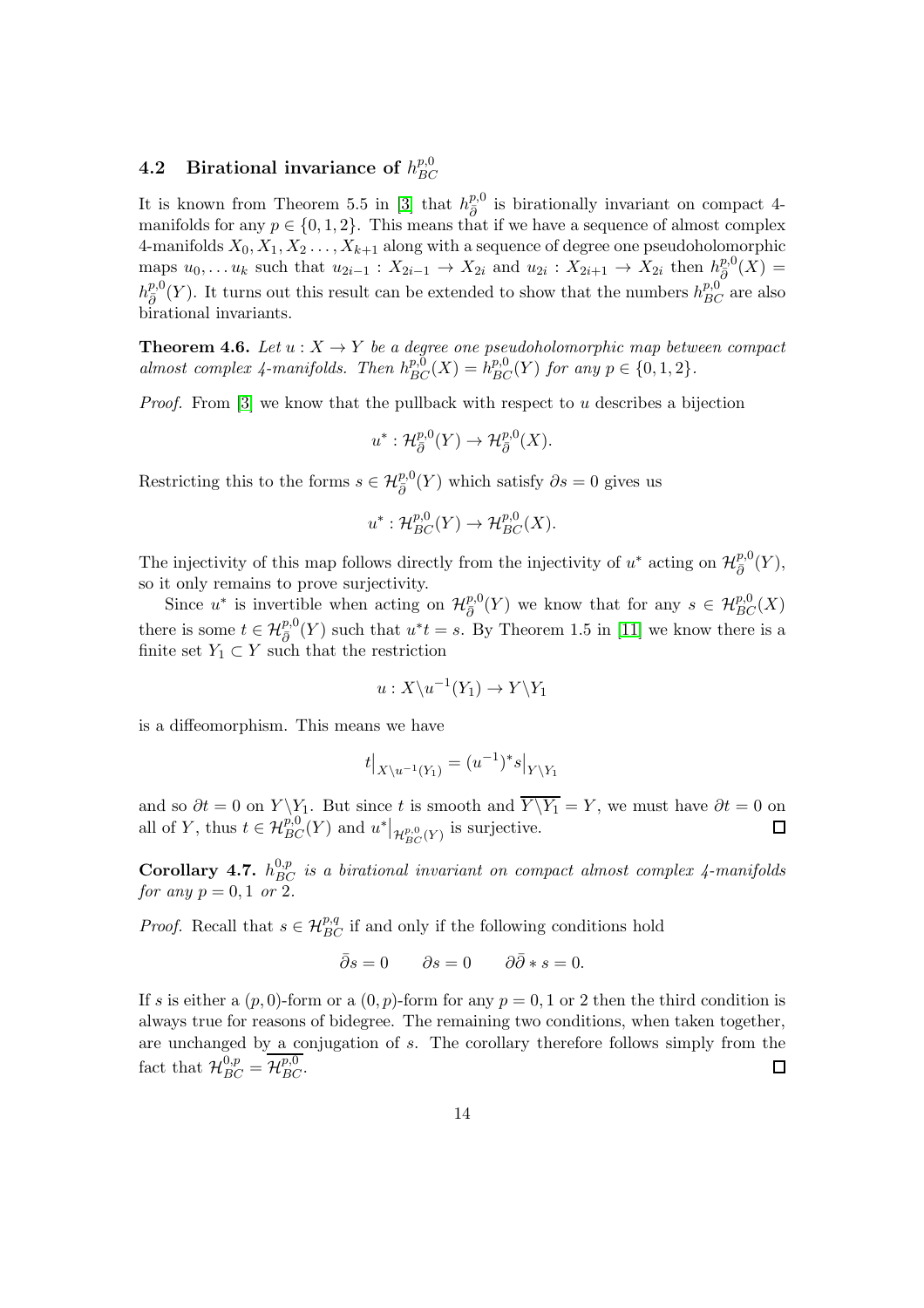# <span id="page-14-0"></span>5 Harmonic Analysis on Torus bundles over  $S^1$

In this section we introduce a technique which may be used to simplify or solve certain linear PDEs on torus bundles over  $S^1$ . Special cases of this technique have already proven useful in the calculation of  $h_{\bar{\partial}}^{p,q}$  on the Kodaira-Thurston manifold [\[6\]](#page-26-0). We will start by first describing a decomposition of smooth functions. Then, by considering a specific example of calculating  $h_{\bar{\partial}}^{0,1}$  on a torus bundle with Euclidean geometry, we will see how PDEs can be simplified through the application of this decomposition. In our example it will simplify to a recurrence relation.

#### <span id="page-14-1"></span>5.1 Decomposition of functions

Let M be any n-torus bundle over  $S^1$ . This can be described as the mapping torus of an *n*-torus determined by a matrix  $A \in GL_n(\mathbb{Z})$ . In other words, M is given by  $\mathbb{R}^{n+1}$ with points identified by

<span id="page-14-4"></span>
$$
\begin{pmatrix} t \\ \mathbf{x} \end{pmatrix} \sim \begin{pmatrix} t \\ \mathbf{x} + \eta \end{pmatrix} \quad \text{and} \quad \begin{pmatrix} t \\ \mathbf{x} \end{pmatrix} \sim \begin{pmatrix} t + \xi \\ A^{\xi} \mathbf{x} \end{pmatrix} \tag{9}
$$

for all  $\xi \in \mathbb{Z}$ ,  $\eta \in \mathbb{Z}^n$ .

When  $t$  is fixed,  $x$  describes a point on a torus. This means any smooth function  $f \in C^{\infty}(M)$ , when viewed as a function on  $\mathbb{R}^{n+1}$  satisfying

<span id="page-14-2"></span>
$$
f(t, \mathbf{x}) = f(t, \mathbf{x} + \eta) \quad \text{and} \quad f(t, \mathbf{x}) = f(t + \xi, A^{\xi} \mathbf{x}) \tag{10}
$$

can be decomposed into the Fourier series

$$
f(t, \mathbf{x}) = \sum_{\mathbf{x}_0 \in \mathbb{Z}^n} \mathcal{F}_{\mathbf{x}_0}(f)(t) e^{2\pi i \mathbf{x}_0 \cdot \mathbf{x}}
$$

where we define

$$
\mathcal{F}_{\mathbf{x}_0}(f)(t) = \int_{[0,1]^n} f(t, \mathbf{x}) e^{-2\pi i \mathbf{x}_0 \cdot \mathbf{x}} d\mathbf{x}.
$$

Here we have to be careful: notice that we have no guarantee that the summands  $\mathcal{F}_{\mathbf{x}_0}(f)e^{2\pi i \mathbf{x}_0 \cdot \mathbf{x}}$  will satisfy the same condition [\(10\)](#page-14-2) as f, and so the summands are not themselves smooth functions on  $M$ . In particular, it is the second condition of  $(10)$  that may fail. We do however have the following result.

<span id="page-14-3"></span>**Proposition 5.1.** A function  $f \in C^{\infty}(\mathbb{R}^{n+1})$  satisfies [\(10\)](#page-14-2) if and only if it can be written as the Fourier series

$$
f(t, \mathbf{x}) = \sum_{\mathbf{x}_0 \in \mathbb{Z}^n} \mathcal{F}_{\mathbf{x}_0}(f)(t) e^{2\pi i \mathbf{x}_0 \cdot \mathbf{x}}
$$

such that

$$
\mathcal{F}_{(A^T)^{\xi}\mathbf{x}_0}(t) = \mathcal{F}_{\mathbf{x}_0}(f)(t+\xi)
$$

for all  $\xi \in \mathbb{Z}$ .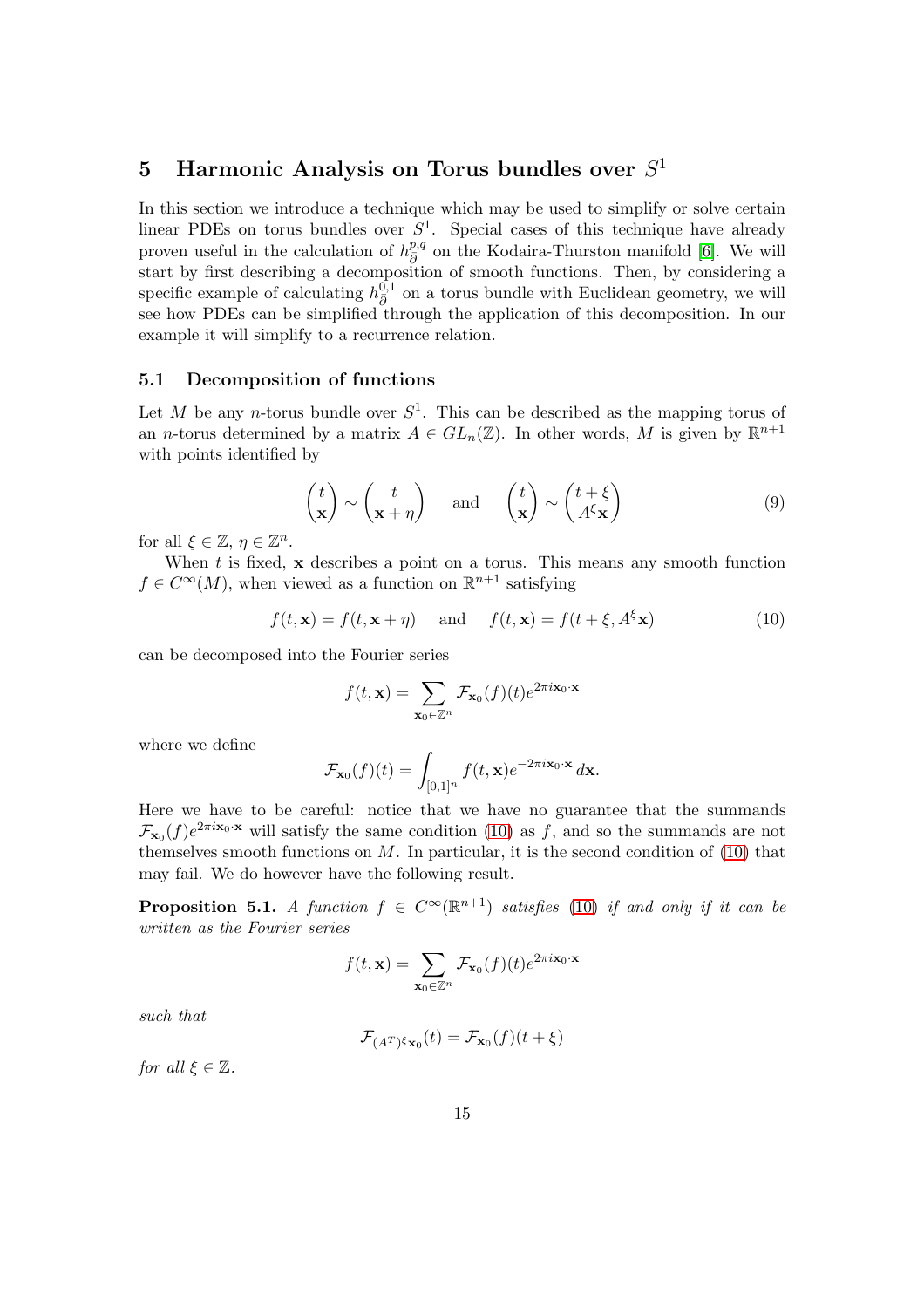*Proof.* It is clear that f has a Fourier expansion if and only if it satisfies the first condition of [\(10\)](#page-14-2). Taking the expansion of the second condition we see that

$$
\sum_{\mathbf{x}_0 \in \mathbb{Z}^n} \mathcal{F}_{\mathbf{x}_0}(f)(t) e^{2\pi i \mathbf{x}_0 \cdot \mathbf{x}} = \sum_{\mathbf{x}_0 \in \mathbb{Z}^n} \mathcal{F}_{\mathbf{x}_0}(f)(t + \xi) e^{2\pi i \mathbf{x}_0 \cdot A^{\xi} \mathbf{x}}
$$

or equivalently

$$
\sum_{\mathbf{x}_0\in\mathbb{Z}^n}\mathcal{F}_{\mathbf{x}_0}(f)(t)e^{2\pi i \mathbf{x}_0\cdot\mathbf{x}}=\sum_{\mathbf{x}_0\in\mathbb{Z}^n}\mathcal{F}_{(A^T)^{-\xi}\mathbf{x}_0}(f)(t+\xi)e^{2\pi i \mathbf{x}_0\cdot\mathbf{x}}.
$$

By the uniqueness of Fourier coefficients, this is identical to requiring

$$
\mathcal{F}_{(A^T)^{\xi} \mathbf{x}_0}(t) = \mathcal{F}_{\mathbf{x}_0}(f)(t + \xi).
$$

This proposition suggests that by grouping together terms in the expansion, we may obtain a decomposition of f into smooth functions on M.

**Definition 5.2.** Let Orby denote the orbit of the point  $y \in \mathbb{Z}^n$  being acted on by the group generated by the transpose matrix  $A<sup>T</sup>$ . That is to say we have

Orb<sub>y</sub> = {
$$
(A^T)^{\xi}
$$
**y** |  $\xi \in \mathbb{Z}$  }.

We use these orbits to partition  $\mathbb{Z}^n$  and define  $\mathcal O$  to be the set of all such orbits.

<span id="page-15-0"></span>**Proposition 5.3.** Any  $f \in C^{\infty}(M)$  can be written as the series

$$
\sum_{\substack{\text{Orb}_{\mathbf{y}} \in \mathcal{O} \\ |\text{Orb}_{\mathbf{y}}| = \infty}} \left( \sum_{\xi \in \mathbb{Z}} \mathcal{F}_{\mathbf{y}}(f)(t+\xi) e^{2\pi i \mathbf{y} \cdot A^{\xi} \mathbf{x}} \right) + \sum_{\substack{\text{Orb}_{\mathbf{y}} \in \mathcal{O} \\ |\text{Orb}_{\mathbf{y}}| = N < \infty}} \left( \sum_{\xi=0}^{N-1} \mathcal{F}_{\mathbf{y}}(f)(t+\xi) e^{2\pi i \mathbf{y} \cdot A^{\xi} \mathbf{x}} \right)
$$

and we have

$$
\left(\sum_{\xi \in \mathbb{Z}} \mathcal{F}_{\mathbf{y}}(f)(t+\xi) e^{2\pi i \mathbf{y} \cdot A^{\xi_{\mathbf{x}}}}\right) \in C^{\infty}(M)
$$

$$
\left(\sum_{\xi=0}^{N-1} \mathcal{F}_{\mathbf{y}}(f)(t+\xi) e^{2\pi i \mathbf{y} \cdot A^{\xi_{\mathbf{x}}}}\right) \in C^{\infty}(M)
$$

in the cases where  $y \in \mathbb{Z}^n$  satisfies  $|\text{Orb}_{y}| = \infty$ , respectively  $|\text{Orb}_{y}| = N < \infty$ . *Proof.* By partitioning  $\mathbb{Z}^n$  into the orbits Orby we can write

$$
\sum_{\mathbf{x}_0 \in \mathbb{Z}^n} \mathcal{F}_{\mathbf{x}_0}(f)(t) e^{2\pi i \mathbf{x}_0 \cdot \mathbf{x}} = \sum_{\text{Orb}_{\mathbf{y}} \in \mathcal{O}} \sum_{\mathbf{x}_0 \in \text{Orb}_{\mathbf{y}}} \mathcal{F}_{\mathbf{x}_0}(f)(t) e^{2\pi i \mathbf{x}_0 \cdot \mathbf{x}}.
$$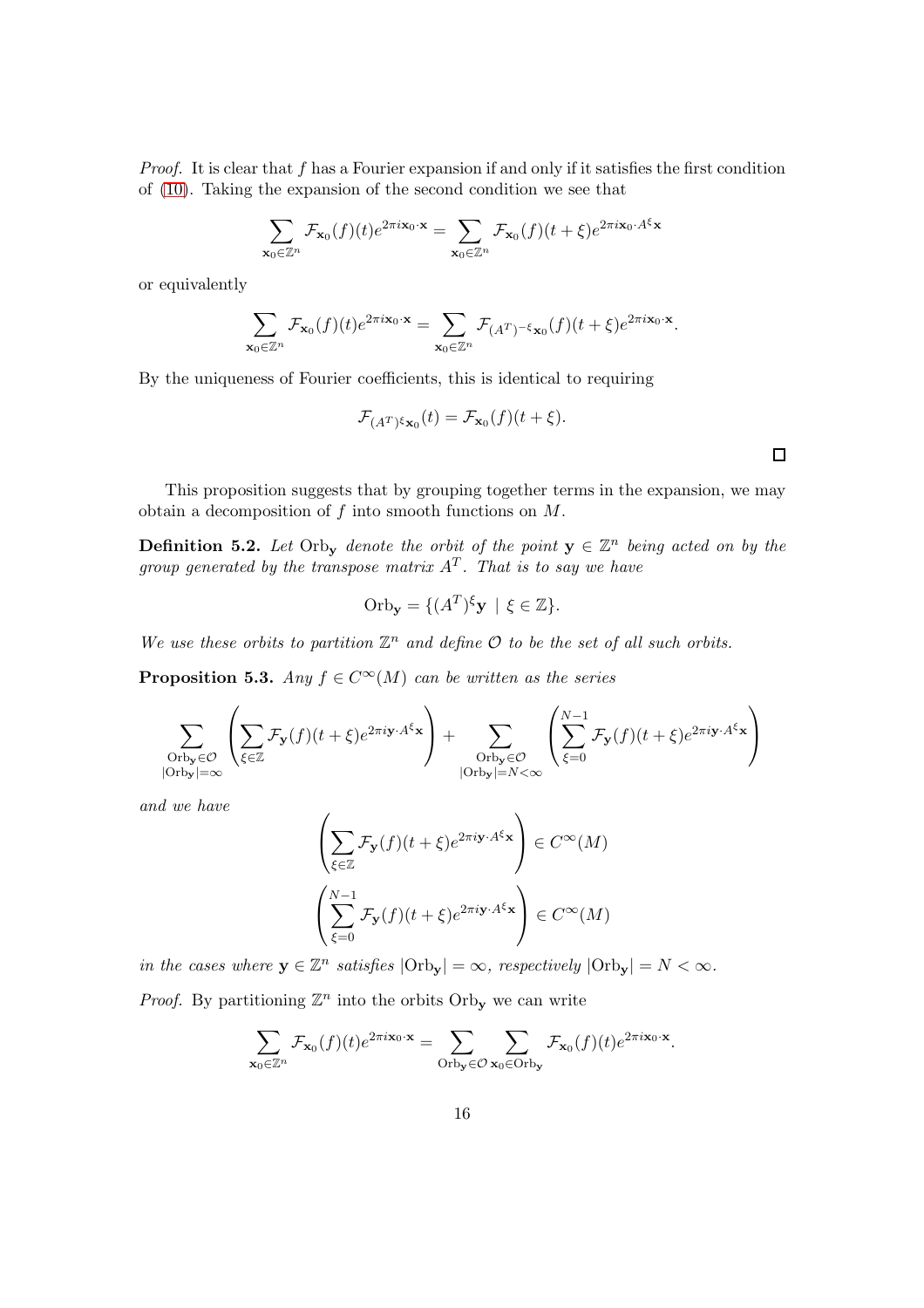Then by Proposition [5.1,](#page-14-3) if we have  $\mathbf{x}_0 = (A^T)^{\xi} \mathbf{y}$  for some  $\xi \in \mathbb{Z}$ , then we can write

$$
\mathcal{F}_{\mathbf{x}_0}(f)(t) = \mathcal{F}_{\mathbf{y}}(f)(t + \xi)
$$

and thus

$$
\sum_{\mathbf{x}_0 \in \text{Orb}_{\mathbf{y}}} \mathcal{F}_{\mathbf{x}_0}(f)(t) e^{2\pi i \mathbf{x}_0 \cdot \mathbf{x}} = \sum_{\xi} \mathcal{F}_{\mathbf{y}}(f)(t + \xi) e^{2\pi i \mathbf{y} \cdot A^{\xi} \mathbf{x}}
$$

with  $\xi$  ranging over different values depending on the size of Orb<sub>y</sub>.

In the case when  $|\text{Orb}_{y}| = N$  for some  $N < \infty$  the function  $\mathcal{F}_{y}(f)$  is periodic with period N, and so we can further decompose it as follows

<span id="page-16-0"></span>**Proposition 5.4.** Given  $f \in C^{\infty}(M)$  and any  $y \in \mathbb{Z}^n$  such that  $|\text{Orb}_y| = N < \infty$ , we can write

$$
\mathcal{F}_{\mathbf{y}}(f)(t) = \sum_{t_0 \in \mathbb{Z}} \mathcal{G}_{t_0, \mathbf{y}}(f) e^{\frac{2\pi i t_0 t}{N}}
$$

where  $\mathcal{G}_{t_0,\mathbf{y}} \in \mathbb{C}$  is defined by

$$
\mathcal{G}_{t_0,\mathbf{y}}(f) = \frac{1}{N} \int_0^N \mathcal{F}_{\mathbf{y}}(f)(t) e^{-\frac{2\pi it_0 t}{N}} dt.
$$

*Proof.* This is simply the Fourier expansion of the periodic function  $\mathcal{F}_{\mathbf{y}}(f)(t)$ .

**Corollary 5.5.** In the decomposition of  $f$  in Proposition [5.3,](#page-15-0) the summand

$$
\left(\sum_{\xi=0}^{N-1} \mathcal{F}_{\mathbf{y}}(f)(t+\xi) e^{2\pi i \mathbf{y} \cdot A^{\xi} \mathbf{x}}\right) \in C^{\infty}(M)
$$

can be further decomposed into

$$
\sum_{t_0 \in \mathbb{Z}} \left( \mathcal{G}_{t_0, \mathbf{y}}(f) e^{2\pi i \frac{t_0 t}{N}} \sum_{\xi=0}^{N-1} e^{2\pi i \left( \frac{t_0 \xi}{N} + \mathbf{y} \cdot A^{\xi} \mathbf{x} \right)} \right)
$$

such that each term

$$
\left(\mathcal{G}_{t_0,\mathbf{y}}(f)e^{2\pi i\frac{t_0t}{N}}\sum_{\xi=0}^{N-1}e^{2\pi i\left(\frac{t_0\xi}{N}+\mathbf{y}\cdot A^{\xi}\mathbf{x}\right)}\right)
$$

is itself a smooth function on M.

*Proof.* This result is achieved by substituting the expression for  $\mathcal{F}_{\mathbf{y}}(f)$  in Proposition [5.4](#page-16-0) into the summand. That the terms of the decomposition are themselves smooth functions on M can be verified through the use of Proposition [5.1.](#page-14-3)  $\Box$ 

In the case when  $|Orb_{\mathbf{v}}| = \infty$  there does not seem to be any further useful decomposition of  $\mathcal{F}$ , however there are additional properties which  $\mathcal{F}$  must satisfy.

 $\Box$ 

 $\Box$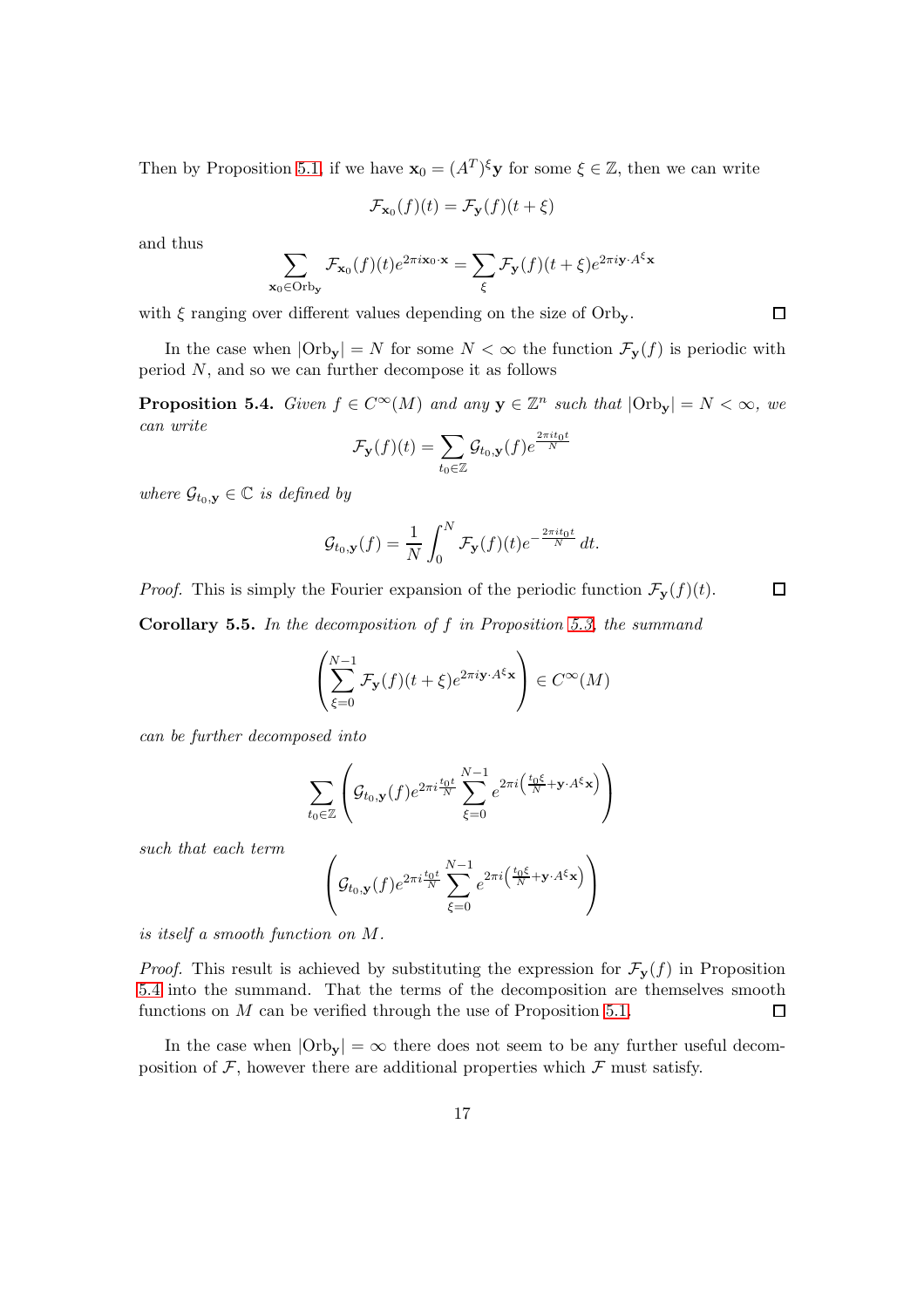**Proposition 5.6.** For any  $f \in C^{\infty}(M)$  and any  $y \in \mathbb{Z}^n$  such that  $|\text{Orb}_y| = \infty$ , we require that all derivatives of  $\mathcal{F}_{\mathbf{y}}(f)(t)$  tend to zero as  $t \to \pm \infty$  faster than any power of  $|(A<sup>T</sup>)<sup>\xi</sup>**y**|$  grows as  $\xi \to \pm \infty$ . Specifically, for any compact set  $K \subset \mathbb{R}$  we require

$$
\sup_{\substack{t \in K \\ \xi \in \mathbb{Z}}} \left| \left\| (A^T)^{\xi} \mathbf{y} \right\|^p \frac{d^q}{dt^q} \mathcal{F}_{\mathbf{y}}(f)(t+\xi) \right| < \infty
$$

for all  $p, q \in \mathbb{N}$ .

 $\mathbf x$ 

*Proof.* First, note that given any smooth function  $f \in C^{\infty}(\mathbb{R}^{n+1})$  satisfying [\(10\)](#page-14-2), all its derivatives must be bounded over any compact  $\tilde{K} \subset \mathbb{R}^{n+1}$ . If we take  $\tilde{K} = [0,1]^n \times K$ , we see that the Fourier coefficients  $\mathcal{F}_{\mathbf{x}_0}$  of all the derivatives of f must be bounded for t ranging over K. Importantly, this bound is independent of  $\mathbf{x}_0 \in \mathbb{Z}^n$ .

The Fourier coefficients of the derivatives of f can take the form of  $M(\mathbf{x}_0) \frac{d^q}{dt^q} (\mathcal{F}_{\mathbf{x}_0}(f)(t))$ for any monomial M and any  $q \in \mathbb{N}$ . This means for all monomials M and all  $q \in \mathbb{N}$  we require

$$
\sup_{\substack{t \in K \\ \mathbf{x}_0 \in \mathbb{Z}^n}} \left| M(\mathbf{x}_0) \frac{d^q}{dt^q} \mathcal{F}_{\mathbf{x}_0}(f)(t) \right| < \infty
$$

and thus if we restrict our attention to  $x_0 \in \text{Orb}_{v}$  we require

$$
\sup_{\substack{t\in K\\0\in\text{Orb}_{\mathbf{y}}}}\left|M(\mathbf{x}_0)\frac{d^q}{dt^q}\mathcal{F}_{\mathbf{x}_0}(f)(t)\right| = \sup_{\substack{t\in K\\ \xi\in\mathbb{Z}}} \left|M((A^T)^\xi \mathbf{y})\frac{d^q}{dt^q}\mathcal{F}_{\mathbf{y}}(f)(t+\xi)\right| < \infty.
$$

 $M(\mathbf{x}_0)$  can then be chosen to be  $\|\mathbf{x}_0\|^p$  for arbitrarily large  $p \in \mathbb{N}$ , giving us the desired result.

**Corollary 5.7.** For any  $f \in C^{\infty}(M)$  and any  $y \in \mathbb{Z}^n$  such that  $|\text{Orb}_y| = \infty$ , we require that  $\mathcal{F}_{\mathbf{v}}(f)(t) \in \mathcal{S}(\mathbb{R})$ . Here  $\mathcal{S}(\mathbb{R})$  denotes the space of Schwartz functions

$$
\mathcal{S}(\mathbb{R}) = \left\{ h(t) \in C^{\infty}(\mathbb{R}) \, \middle| \, \sup_{t \in \mathbb{R}} \left| t^p \frac{d^q}{dt^q} h(t) \right| < \infty, \text{ for all } p, q \in \mathbb{N} \right\}.
$$

*Proof.* If  $|\text{Orb}_{\mathbf{y}}| = \infty$  then  $||(A^T)^{\xi} \mathbf{y}||$  must blow up as  $\xi \to \pm \infty$ , since an infinite orbit cannot repeat the same point twice. Furthermore, since the number of lattice points within a bounded region of  $\mathbb{Z}^n$  grows like  $R^2$  with the radius R of the region, it must be the case that  $\|(A^T)^{\xi} \mathbf{y}\|$  blows up at least as fast as  $|\xi|^{\frac{1}{2}}$ . Substituting this speed of growth into the above proposition gives the definition of  $S(\mathbb{R})$ .

Note that if  $\|(A^T)^{\xi} \mathbf{y}\|$  blows up faster than polynomially, then the Proposition yields an even stricter condition on  $\mathcal{F}_{\mathbf{y}}$  than Schwartz.

<span id="page-17-0"></span>**Theorem 5.8.** The space of  $L^2$  functions on M decomposes in the following way.

$$
L^2(M) = \left(\bigoplus_{\substack{\text{Orb}_\mathbf{y}\in\mathcal{O}\\\text{|Orb}_\mathbf{y}|=\infty}}\mathcal{H}_\mathbf{y}\right) \oplus \left(\bigoplus_{\substack{\text{Orb}_\mathbf{y}\in\mathcal{O}\\\text{|Orb}_\mathbf{y}|=N<\infty}}\widehat{\bigoplus_{t_0\in\mathbb{Z}}}\mathcal{H}_{t_0,\mathbf{y}}\right),
$$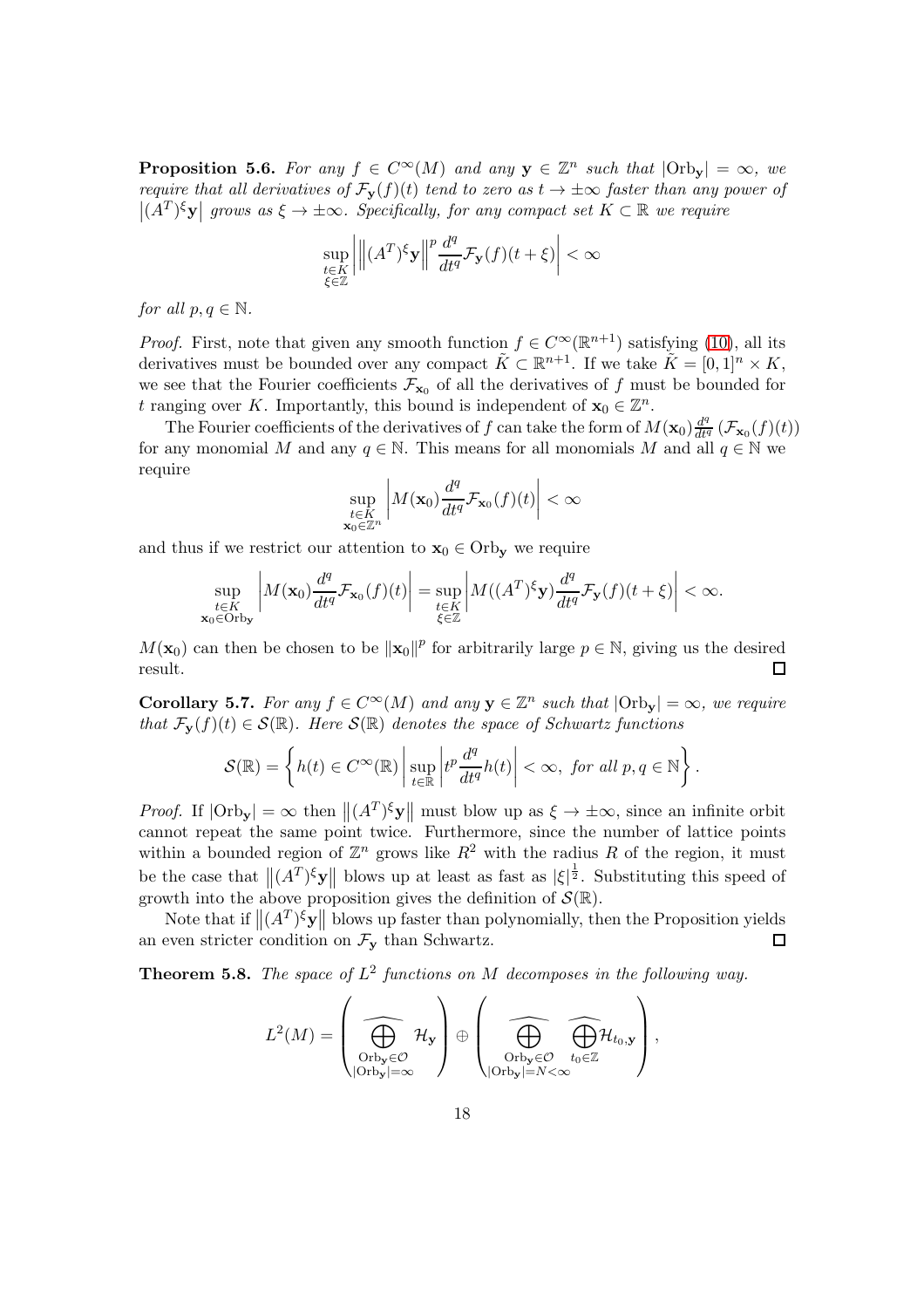where

$$
\mathcal{H}_{\mathbf{y}} = \left\{ \sum_{\xi \in \mathbb{Z}} f(t + \xi) e^{2\pi i \mathbf{y} \cdot A^{\xi} \mathbf{x}} \middle| f \in L^{2}(\mathbb{R}) \right\}
$$

and

$$
\mathcal{H}_{t_0,\mathbf{y}} = \left\{ Ce^{2\pi i \frac{t_0 t}{N}} \sum_{\xi=0}^{N-1} e^{2\pi i \left( \frac{t_0 \xi}{N} + \mathbf{y} \cdot A^{\xi} \mathbf{x} \right)} \middle| C \in \mathbb{C} \right\}.
$$

Here  $\hat{\oplus}$  denotes the direct sum followed by the closure with respect to the  $L^2$  norm.

Proof. From Propositions [5.3](#page-15-0) and [5.4](#page-16-0) we see that any smooth function can be decomposed in the way described above and so, since  $L^2(M)$  is the closure of  $C^{\infty}(M)$  with respect to the  $L^2$  norm, we obtain the desired result.  $\Box$ 

It will be useful now to consider what the orbits of  $y \in \mathbb{Z}^n$  actually look like. In particular, when exactly is  $|\text{Orb}_{y}| < \infty$ . First, we define the generalised eigenvectors of A.

**Definition 5.9.** Let  $\lambda_1, \ldots, \lambda_k \in \mathbb{C}$  be the eigenvalues of  $A \in GL_n(\mathbb{Z})$  with values repeated for geometric multiplicity. Then any n linearly independent vectors  $\mathbf{v}_{i,j} \in \mathbb{C}^n$ with  $i = 1, \ldots, k$  and  $j = 1, \ldots, m_i$  such that

$$
(A - \lambda_i)^j \mathbf{v}_{i,j} = 0 \quad but \quad (A - \lambda_i)^{j-1} \mathbf{v}_{i,j} \neq 0
$$

are called generalised eigenvectors of A. Note that when  $j = 1$  we just have the standard eigenvectors of A. Furthermore, we can make a choice of  $v_{i,j}$  so that when i is fixed, the sequence  $\mathbf{v}_{i,1}, \mathbf{v}_{i,2}, \ldots, \mathbf{v}_{i,m_i}$  forms a Jordan chain of length  $m_i$ . This means for all  $j \neq 1$  we have

<span id="page-18-1"></span>
$$
(A - \lambda_i)\mathbf{v}_{i,j} = \mathbf{v}_{i,j-1} \tag{11}
$$

and for  $j = 1$  we have

<span id="page-18-0"></span>
$$
(A - \lambda_i)\mathbf{v}_{i,1} = 0. \tag{12}
$$

These  $v_{i,j}$  can be used to describe when the orbit of the group generated by  $A<sup>T</sup>$ acting on  $y \in \mathbb{Z}^n$  is finite.

**Proposition 5.10.** Let  $\mathbf{v}_{i,j}$  be the generalised eigenvectors of  $A \in GL_n(\mathbb{Z})$  as defined above, with corresponding eigenvalues  $\lambda_1, \ldots, \lambda_k$ . Given  $\mathbf{y} \in \mathbb{Z}^n$ , if  $|\text{Orb}_{\mathbf{y}}| = N < \infty$  it must be the case that  $\mathbf{v}_{i,j} \cdot \mathbf{y} = 0$  except for when i and j are chosen such that  $\lambda_i^N = 1$ and  $j = m_i$ 

*Proof.* If Orby is a finite subset of  $\mathbb{Z}^n$ , then  $(A^T)^{\xi}$ **y** must be bounded over  $\xi \in \mathbb{Z}$ . This means  $\mathbf{v}_{i,j} \cdot ((A^T)^{\xi} \mathbf{y}) = (A^{\xi} \mathbf{v}_{i,j}) \cdot \mathbf{y}$  must be bounded over  $\xi \in \mathbb{Z}$  for all  $\mathbf{v}_{i,j}$ .

From [\(12\)](#page-18-0) we know that  $A\mathbf{v}_{i,1} = \lambda \mathbf{v}_{i,1}$  and thus

$$
A^{\xi} \mathbf{v}_{i,1} \cdot \mathbf{y} = \lambda^{\xi} \mathbf{v}_{i,1} \cdot \mathbf{y}.
$$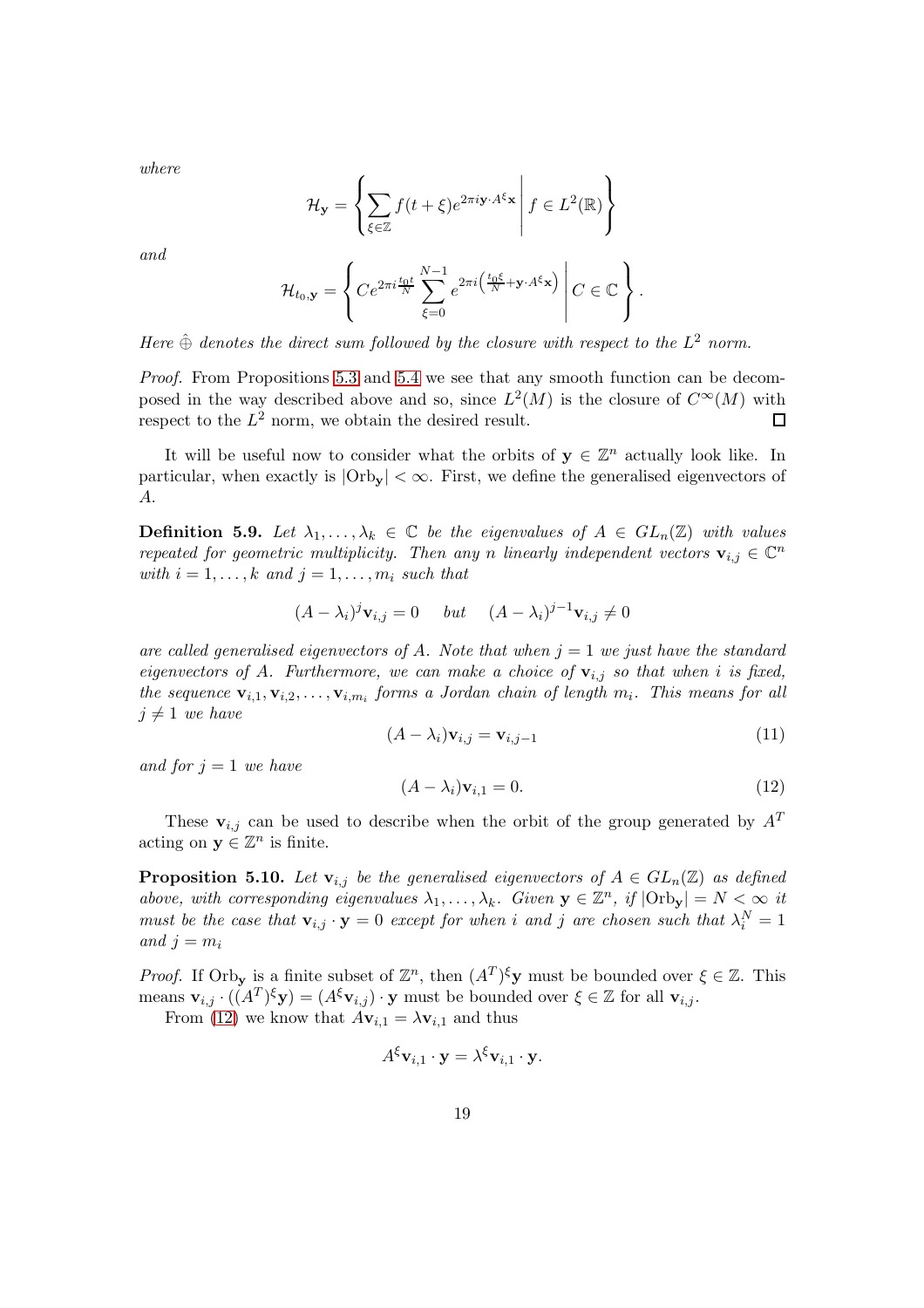But if  $|\lambda_i| > 1$  then  $\lambda_i^{\xi}$  will blow up as  $\xi \to \infty$  and if  $|\lambda_i| < 1$  then it will blow up as  $\xi \to -\infty$ . From this we conclude that  $|\text{Orb}_{y}| < \infty$  only if  $v_{i,1} \cdot y = 0$  for all i such that  $|\lambda_i| \neq 1$ . Rewriting [\(11\)](#page-18-1) as  $A\mathbf{v}_{i,j} = \lambda \mathbf{v}_{i,j} + \mathbf{v}_{i,j-1}$  and using  $\mathbf{v}_{i,1} \cdot \mathbf{y} = 0$  we can apply the above argument again to prove the same result for  $v_{i,2}$ . In fact, continuing by induction, we see that  $|Orb_{y}|$  is finite only if  $v_{i,j} \cdot y = 0$  for all i and j such that  $|\lambda_i| \neq 0$ .

Now, consider the case when  $|\lambda_i| = 1$ . From [\(11\)](#page-18-1) we can see that when  $m_i \ge 2$  then

$$
A^{\xi} \mathbf{v}_{i,2} = \lambda^{\xi} \mathbf{v}_{i,2} + \xi \lambda^{\xi-1} \mathbf{v}_{i,1}.
$$

This means  $A^{\xi}v_{i,2} \cdot y$  will blow up as  $\xi \to \pm \infty$  unless  $v_{i,1} \cdot y = 0$ . Similarly, if  $v_{i,1} \cdot y = 0$ then the same argument works to show  $A^{\xi}v_{i,3} \cdot y$  will blow up unless  $v_{i,2} \cdot y = 0$ , provided  $m_i \geq 3$ . Repeating this procedure, we find that  $|\text{Orb}_{\mathbf{v}}| < \infty$  implies that  $\mathbf{v}_{i,j} \cdot \mathbf{y} = 0$  for all *i* and *j* such that  $|\lambda_i| = 1$  and  $j < m_i$ 

Finally, it remains to consider the case of  $\mathbf{v}_{i,m_i}$ . If  $|\text{Orb}_{\mathbf{y}}| = N$  then we know that  $(A^T)^N$ **y** = **y**, and also we have shown that  $\mathbf{v}_{i,j} \cdot \mathbf{y} = 0$  for all  $j \neq m_i$ . The following must therefore hold.

$$
\mathbf{v}_{i,m_i} \cdot \mathbf{y} = \mathbf{v}_{i,m_i} \cdot (A^T)^N \mathbf{y}
$$
  
=  $A^N \mathbf{v}_{i,m_i} \cdot \mathbf{y}$   
=  $\lambda_i^N \mathbf{v}_{i,m_i} \cdot \mathbf{y}$ 

Thus  $|\text{Orb}_{\mathbf{y}}| = N$  requires that for all *i*, either  $\mathbf{v}_{i,m_i} \cdot \mathbf{y} = 0$  or  $\lambda_i^N = 1$ 

<span id="page-19-1"></span>**Corollary 5.11.** Whenever  $|Orb_v| = N < \infty$ , it holds that

$$
A\mathbf{v}_{i,j} \cdot \mathbf{y} = \begin{cases} e^{2\pi i \theta_i} \mathbf{v}_{i,j} \cdot \mathbf{y} & \text{if } \lambda_i^N = 1 \text{ and } j = m_i \\ 0 & \text{otherwise} \end{cases}
$$

where  $\theta_i \in \mathbb{Q} \cap (-\frac{1}{2}, \frac{1}{2})$  $\frac{1}{2}$  is some rational number depending on i satisfying  $N\theta_i \in \mathbb{Z}$ .

### <span id="page-19-0"></span>5.2 Properties of the decomposition

We would now like to consider some of the properties of this decomposition, which will be useful when considering the example in the following section. But in order to do this we must first construct a special frame on M.

<span id="page-19-2"></span>**Definition 5.12.** Given any invertible matrix  $A \in GL_n(\mathbb{Z})$ , then for some choice of matrix logarithm  $\ln A$  we can define the power  $A^t := e^{t \ln A}$  for all  $t \in \mathbb{R}$ . Note that such a logarithm always exists, but may be complex valued.

Throughout this paper, the choice of ln A will always be made such that

$$
Atvi,j \cdot y = \begin{cases} e^{2\pi i \theta_i t} vi,j \cdot y & if \lambda_i^N = 1 \ and \ j = m_i \\ 0 & otherwise \end{cases}
$$

for  $\theta_i \in \mathbb{Q} \cap (-\frac{1}{2})$  $\frac{1}{2}, \frac{1}{2}$  $rac{1}{2}$ ]  $\Box$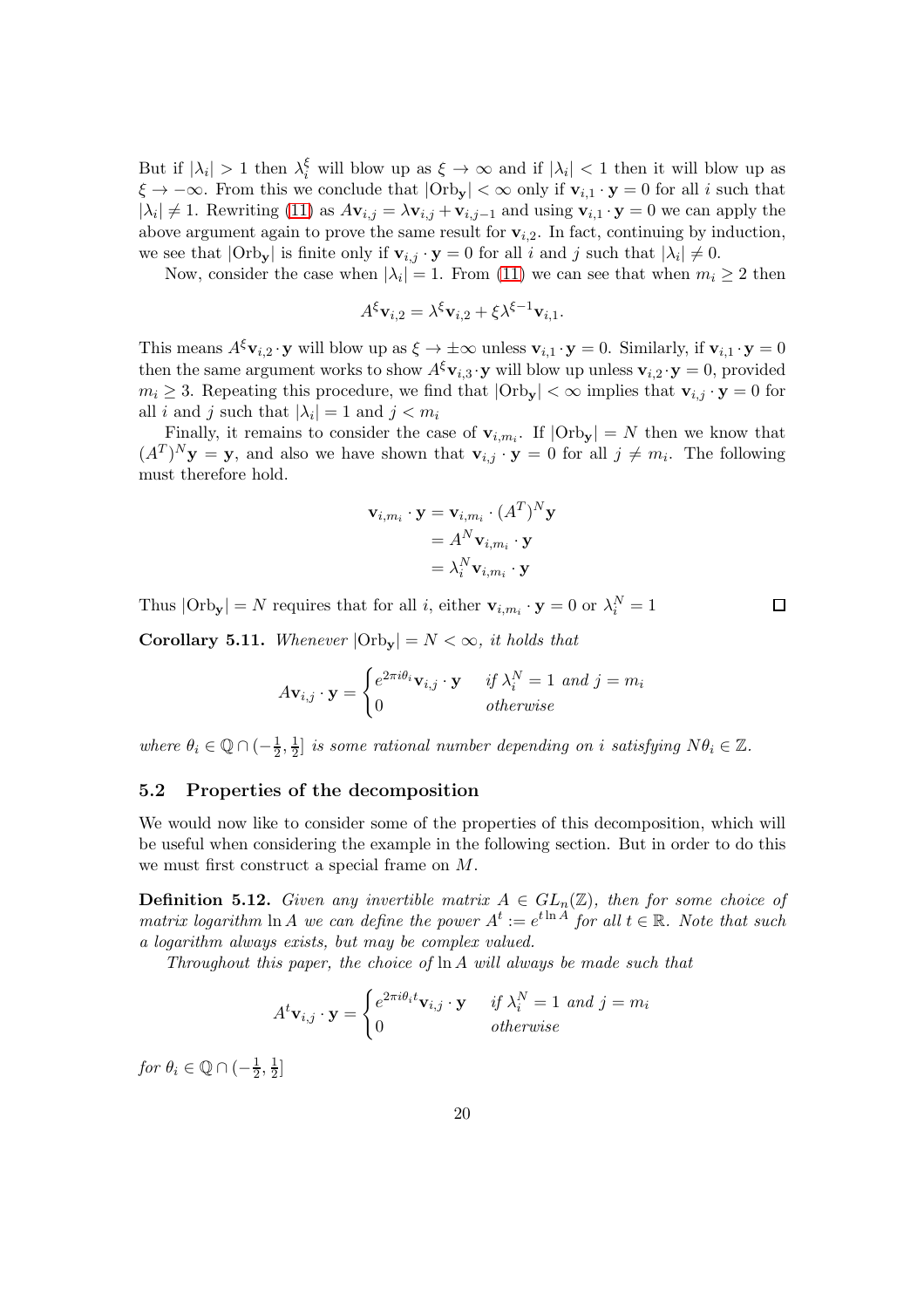Using the generalised eigenvectors of A given by  $\mathbf{v}_{i,j}$ , a smooth frame for the complexified tangent bundle of M can be given by

$$
\epsilon_0 = \frac{\partial}{\partial t} \qquad \epsilon_{i,j} = A^t \mathbf{v}_{i,j} \cdot \nabla_{\mathbf{x}}.
$$

Here we are using  $\nabla_{\mathbf{x}} = \left(\frac{\partial}{\partial x_1}, \frac{\partial}{\partial x_2}\right)$  $\frac{\partial}{\partial x_2}, \ldots, \frac{\partial}{\partial x_n}$  $\frac{\partial}{\partial x_n}$ ) to denote the gradient excluding the variable t. We verify that this is indeed a well defined frame on  $M$  in following proposition.

**Proposition 5.13.** Viewing M as a torus bundle over  $S^1$ , any smooth frame of the complexified tangent bundle on a single fibre may be extended to a smooth frame on all of M.

Proof. We can assume, without loss of generality, that we are starting with a frame on the  $t = 0$  fibre, where t is parametrising the base space  $S^1$ , as in the definition of M [\(9\)](#page-14-4).

Let  $\mathbf{a_1}, \mathbf{a_2}, \ldots, \mathbf{a_n} : \mathbb{R}^n/\mathbb{Z}^n \to \mathbb{C}^n$  be smooth maps sending each point  $\mathbf{x} \in \mathbb{T}^n$  to n linearly independent vectors. Then the collection  $\{a_i \cdot \nabla_x\}_{i=1,\dots,n}$  defines a general frame on the  $t = 0$  fibre. A frame for  $T_{\mathbb{C}}M$  is then given by  $u_0 = \frac{\partial}{\partial t}$  and  $u_i = A^t \mathbf{a}_i \cdot \nabla_{\mathbf{x}}$  with  $i=1,\ldots,n$ 

These are indeed all well defined vector fields on M, in particular they do not conflict with the identification of points given in [\(9\)](#page-14-4). To check the first identification, simply note that the maps  $a_i(x)$  are defined on the torus. For the second we consider the map

$$
\phi_{\xi}: \begin{pmatrix} t \\ \mathbf{x} \end{pmatrix} \mapsto \begin{pmatrix} t + \xi \\ A^{\xi} \mathbf{x} \end{pmatrix}
$$

with  $\xi \in \mathbb{Z}$  and try to show that  $u_i$  are invariant under the pushforward. Certainly this is true of  $\frac{\partial}{\partial t}$ , and we also know that, for  $i = 1, \ldots, n$ , we have

$$
(\phi_{\xi})_{*}(\mathbf{e}_{i} \cdot \nabla_{\mathbf{x}}) = (\phi_{\xi})_{*} \frac{\partial}{\partial x_{i}}
$$

$$
= A^{\xi} \mathbf{e}_{i} \cdot \nabla_{\mathbf{x}}
$$

with  $e_i$  signifying the standard basis vector  $(0, \ldots, 1, \ldots, 0)$  with a 1 in the  $i^{th}$  position. Therefore

$$
(\phi_{\xi})_* u_i(t) = (\phi_{\xi})_* (A^t \mathbf{a}_i \cdot \nabla_{\mathbf{x}})
$$
  
=  $A^{t+\xi} \mathbf{a}_i \cdot \nabla_{\mathbf{x}}$   
=  $u_i(t + \xi)$ .

It should be noted that if A has a real-valued logarithm and we choose  $a_i$  to be maps into  $\mathbb{R}^n$ , then the construction in the above proof will give us a smooth frame on the standard, non-complexified tangent bundle.

 $\Box$ 

**Proposition 5.14.** Given any  $y \in \mathbb{Z}^n$  and any  $f \in C^{\infty}(M)$ ,  $\mathcal{F}_y$  has the properties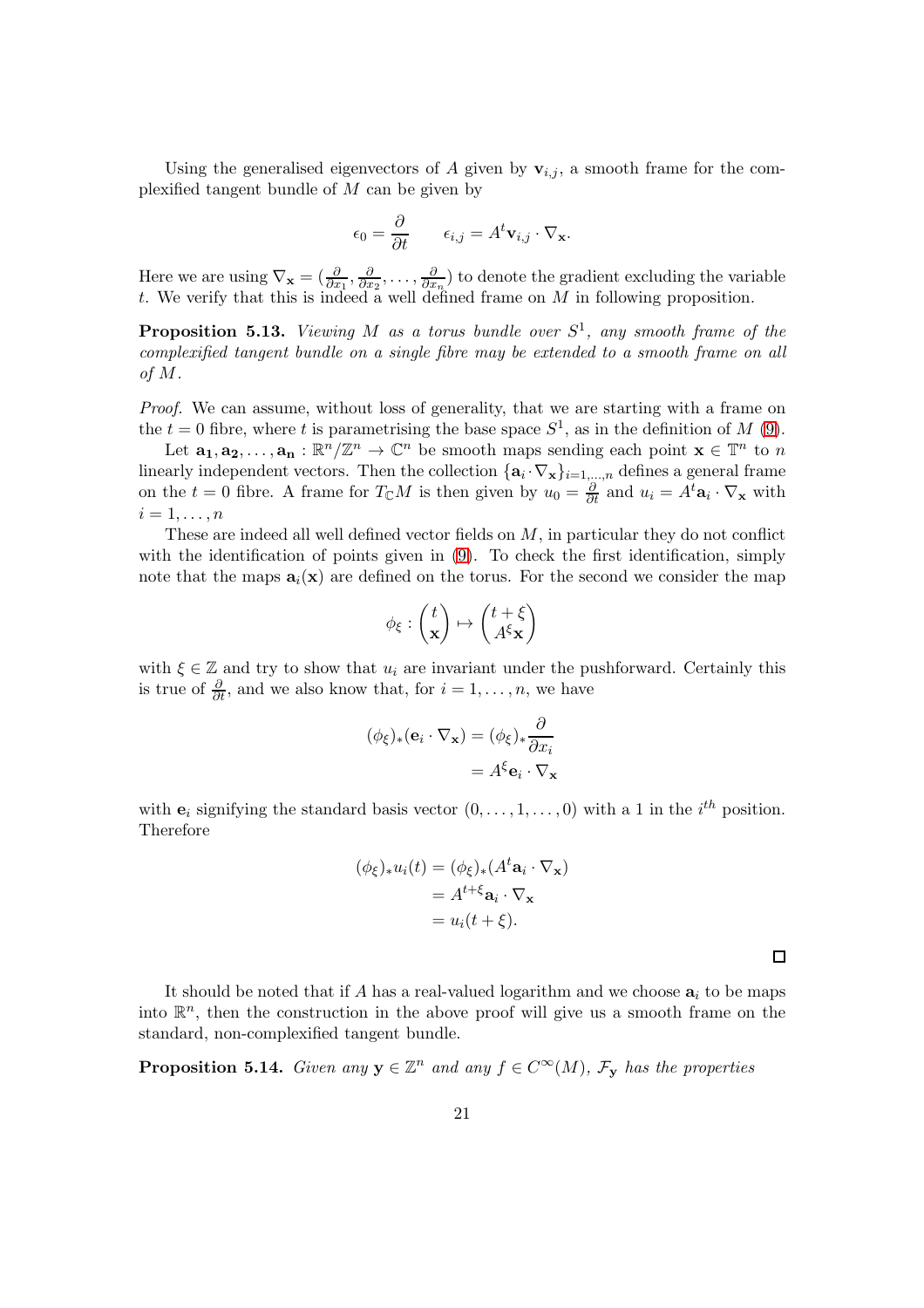$$
i)
$$

$$
\mathcal{F}_{\mathbf{y}}(\epsilon_0 f)(t) = \epsilon_0 \mathcal{F}_{\mathbf{y}}(f)(t),
$$

ii)

$$
\mathcal{F}_{\mathbf{y}}(\epsilon_{i,j}f)(t) = 2\pi i A^t \mathbf{v}_{i,j} \cdot \mathbf{y} \mathcal{F}_{\mathbf{y}}(f).
$$

*Proof.* Since  $\mathcal{F}_{\mathbf{y}}(f)$  is just one of the Fourier coefficients of f in the standard expansion

$$
f(t, \mathbf{x}) = \sum_{\mathbf{y} \in \mathbb{Z}^n} \mathcal{F}_{\mathbf{y}}(f)(t) e^{2\pi i \mathbf{y} \cdot \mathbf{x}}
$$

this proposition is simply restating results from classical Fourier analysis,  $\Box$ 

<span id="page-21-0"></span>**Proposition 5.15.** Given any  $y \in \mathbb{Z}^n$  such that  $|\text{Orb}_y| = N < \infty$  and any  $f \in$  $C^{\infty}(M)$ ,  $\mathcal{G}_{t_0, \mathbf{y}}$  has the properties i)

$$
\mathcal{G}_{t_0,\mathbf{y}}(\epsilon_0 f)(t) = 2\pi i \frac{t_0}{N} \mathcal{G}_{t_0,\mathbf{y}}(f),
$$

ii)

$$
\mathcal{G}_{t_0,\mathbf{y}}(\epsilon_{i,j}f) = \begin{cases} 2\pi i \mathbf{v}_{i,j} \cdot \mathbf{y} \mathcal{G}_{t_0 + N\theta_i,\mathbf{y}}(f) & \text{if } \lambda_i^N = 1 \text{ and } j = m_i \\ 0 & \text{otherwise} \end{cases}
$$

.

With  $\theta_i$  defined as in Corollary [5.11.](#page-19-1)

*Proof.* For part  $i$ , we make use of the result  $i$ ) in the previous proposition along with the definition of  $\mathcal{G}_{t_0,\mathbf{y}}$  to write

$$
\mathcal{G}_{t_0,\mathbf{y}}(\epsilon_0 f)(t) = \frac{1}{N} \int_0^N \mathcal{F}_{\mathbf{y}}(\epsilon_0 f) e^{-\frac{2\pi i t_0 t}{N}} dt
$$
  
= 
$$
\frac{1}{N} \int_0^N (\epsilon_0 \mathcal{F}_{\mathbf{y}}(f)) e^{-\frac{2\pi i t_0 t}{N}} dt.
$$

Then, since  $\mathcal{F}_{\mathbf{y}}(f)(t)$  is periodic with period N, we can make use of integration by parts to get

$$
\frac{1}{N} \int_0^N (\epsilon_0 \mathcal{F}_\mathbf{y}(f)) e^{-\frac{2\pi i t_0 t}{N}} dt = -\frac{1}{N} \int_0^N \mathcal{F}_\mathbf{y}(f) \left( \epsilon_0 e^{-\frac{2\pi i t_0 t}{N}} \right) dt
$$

$$
= 2\pi i \frac{t_0}{N} \frac{1}{N} \int_0^N \mathcal{F}_\mathbf{y}(f) e^{-\frac{2\pi i t_0 t}{N}} dt
$$

$$
= 2\pi i \frac{t_0}{N} \mathcal{G}_{t_0, \mathbf{y}}(f).
$$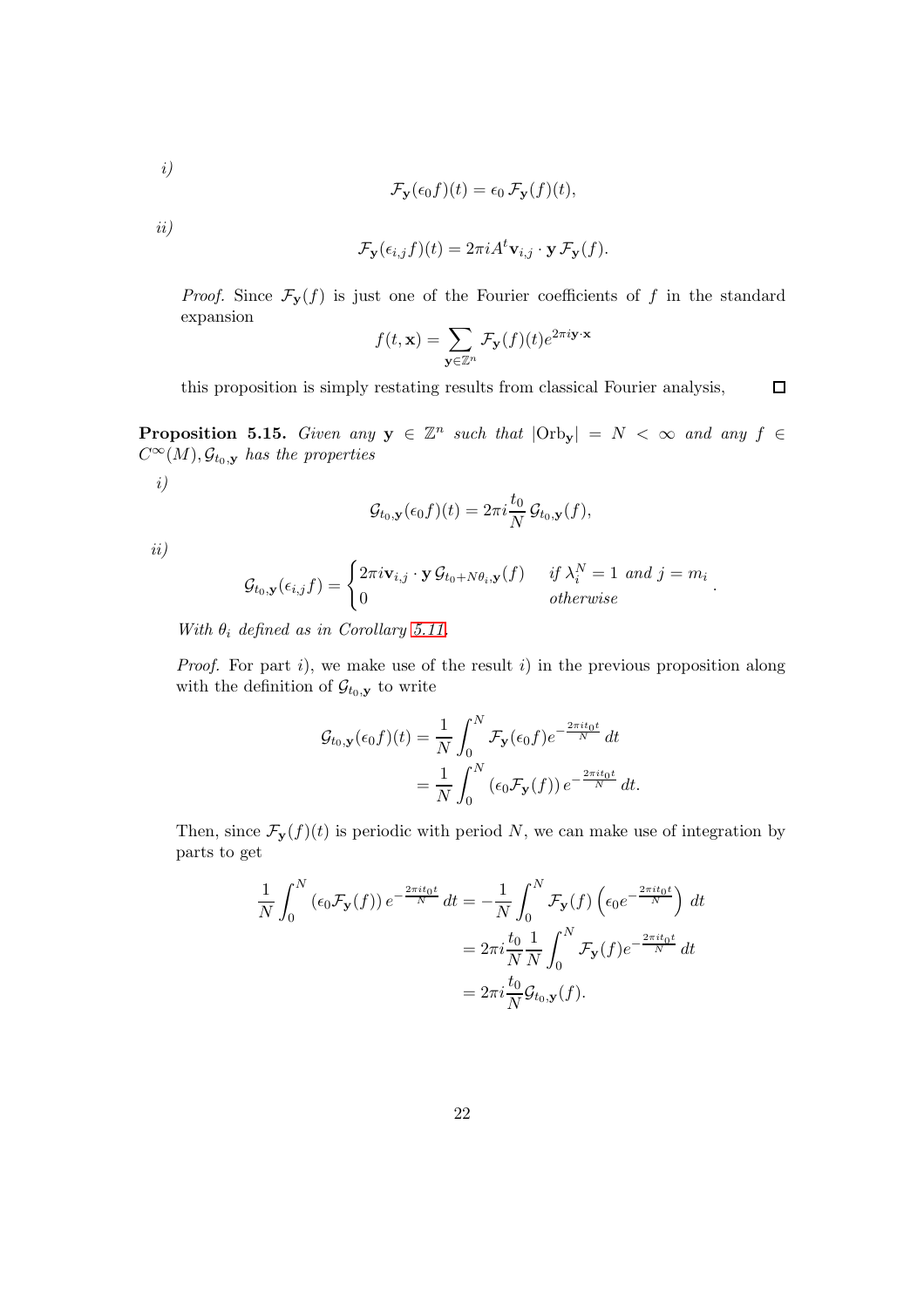For part  $ii$ , we make use of the result  $ii$  in the previous proposition to write

$$
\mathcal{G}_{t_0,\mathbf{y}}(\epsilon_{i,j}f) = \frac{1}{N} \int_0^N \mathcal{F}_{\mathbf{y}}(\epsilon_{i,j}f) e^{-\frac{2\pi it_0 t}{N}} dt
$$
  
= 
$$
\frac{1}{N} \int_0^N 2\pi i A^t \mathbf{v}_{i,j} \cdot \mathbf{y} \mathcal{F}_{\mathbf{y}}(f) e^{-\frac{2\pi it_0 t}{N}} dt.
$$

Then, because of the way  $A<sup>t</sup>$  was defined in Definition [5.12,](#page-19-2) we get

$$
\frac{1}{N} \int_0^N 2\pi i A^t \mathbf{v}_{i,j} \cdot \mathbf{y} \mathcal{F}_\mathbf{y}(f) e^{-\frac{2\pi i t_0 t}{N}} dt = 0
$$

unless  $\lambda_i^N = 1$  and  $j = m_i$ , in which case

$$
\frac{1}{N} \int_0^N 2\pi i A^t \mathbf{v}_{i,j} \cdot \mathbf{y} \mathcal{F}_\mathbf{y}(f) e^{-\frac{2\pi i t_0 t}{N}} dt = 2\pi i \mathbf{v}_{i,j} \cdot \mathbf{y} \frac{1}{N} \int_0^N \mathcal{F}_\mathbf{y}(f) e^{-\frac{2\pi i (t_0 + N\theta_i)t}{N}} dt
$$
  
=  $2\pi i \mathbf{v}_{i,j} \cdot \mathbf{y} \mathcal{G}_{t_0 + N\theta_i, \mathbf{y}}(f).$ 

# <span id="page-22-0"></span>6 Calculating  $h^{0,1}$  using Harmonic Analysis

It should be noted the Kodaira-Thurston manifold  $KT^4$  can be viewed as a torus bundle over  $S^1$  with  $A =$  $\sqrt{ }$  $\mathcal{L}$ 1 0 0 0 1 1  $0 \t 0 \t 1$  $\setminus$ . The calculations done on  $KT^4$  in Subsection [4.1](#page-10-0) can be thought of as an application of the above results, with the case when  $n \neq 0$  corresponding

to an infinite orbit and the case when  $n = 0$  corresponding to a finite orbit of length 1.

In this section we will see what it looks like to use our decomposition to perform calculations on a manifold for which we have a finite orbit with length greater that 1. To that end, we will define  $M$  by setting

$$
A = \begin{pmatrix} 0 & 0 & 1 \\ 1 & 0 & 0 \\ 0 & 1 & 0 \end{pmatrix}
$$

and identifying points in  $\mathbb{R}^4$  by

$$
\begin{pmatrix} t \\ \mathbf{x} \end{pmatrix} \sim \begin{pmatrix} t \\ \mathbf{x} + \mathbf{x}_0 \end{pmatrix}
$$
 and  $\begin{pmatrix} t \\ \mathbf{x} \end{pmatrix} \sim \begin{pmatrix} t + \xi \\ A^{\xi} \mathbf{x} \end{pmatrix}$ 

for all  $\mathbf{x}_0 \in \mathbb{Z}^3$  and all  $\xi \in \mathbb{Z}$ . The matrix A has eigenvalues of 1,  $e^{-\frac{2}{3}\pi i}$  and  $e^{\frac{2}{3}\pi i}$ corresponding to eigenvectors  $\sqrt{ }$  $\overline{1}$ 1 1 1  $\setminus$  $\vert$ ,  $\sqrt{ }$  $\overline{\mathcal{L}}$  $e^{\frac{2}{3}\pi i}$  $e^{-\frac{2}{3}\pi i}$ 1  $\setminus$  and  $\sqrt{ }$  $\overline{\mathcal{L}}$  $e^{\frac{2}{3}\pi i}$  $e^{-\frac{2}{3}\pi i}$ 1  $\setminus$ . We therefore define a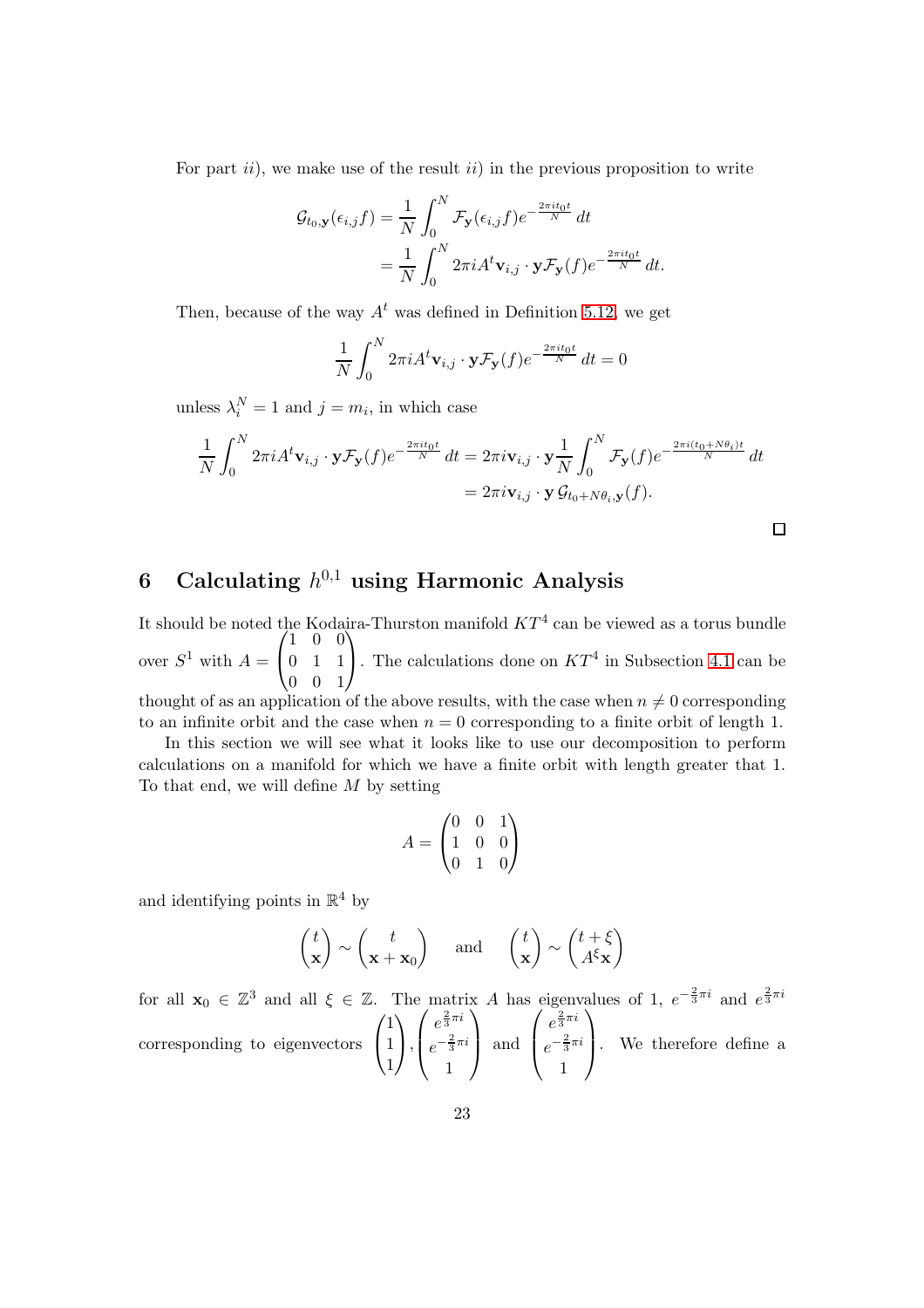smooth frame on the complexified tangent bundle by

$$
\epsilon_0 = \frac{\partial}{\partial t} \qquad \epsilon_1 = \begin{pmatrix} 1 \\ 1 \\ 1 \end{pmatrix} \cdot \nabla_{\mathbf{x}} \qquad \epsilon_2 = e^{-\frac{2}{3}\pi i t} \begin{pmatrix} e^{\frac{2}{3}\pi i} \\ e^{-\frac{2}{3}\pi i} \\ 1 \end{pmatrix} \cdot \nabla_{\mathbf{x}} \qquad \epsilon_3 = e^{\frac{2}{3}\pi i t} \begin{pmatrix} e^{-\frac{2}{3}\pi i} \\ e^{\frac{2}{3}\pi i} \\ 1 \end{pmatrix} \cdot \nabla_{\mathbf{x}}
$$

where we define  $\nabla_{\mathbf{x}} :=$  $\sqrt{ }$  $\mathcal{L}$  $\partial_x$  $\partial_y$  $\partial_z$  $\setminus$ . The dual frame is given by

$$
\epsilon^0 = dt, \qquad \epsilon^1 = \frac{1}{3} \left( dx + dy + dz \right),
$$

$$
\epsilon^2 = \frac{e^{\frac{2}{3}\pi i t}}{3} \left( e^{-\frac{2}{3}\pi i} dx + e^{\frac{2}{3}\pi i} dy + dz \right), \qquad \epsilon^3 = \frac{e^{-\frac{2}{3}\pi i t}}{3} \left( e^{\frac{2}{3}\pi i} dx + e^{-\frac{2}{3}\pi i} dy + dz \right)
$$

.

Let an almost complex structure  $J$  be defined by the mapping

$$
\epsilon_0 \mapsto \frac{1}{2}(\epsilon_2 + \epsilon_3)
$$
 and  $\epsilon_1 \mapsto -\frac{i}{2}(\epsilon_2 - \epsilon_3).$ 

We can then find a pair of vectors fields spanning  $T_p^{1,0}M$  at all points  $p \in M$ 

$$
V_1 = \frac{1}{2} \left( \epsilon_0 - \frac{i}{2} (\epsilon_2 + \epsilon_3) \right) \qquad V_2 = \frac{1}{2} \left( \epsilon_1 + \frac{1}{2} (\epsilon_2 - \epsilon_3) \right)
$$

with dual  $(1, 0)$ -forms given by

$$
\phi^1 = \epsilon^0 + i(\epsilon^2 + \epsilon^3) \qquad \phi^2 = \epsilon^1 - \epsilon^2 + \epsilon^3
$$

which satisfy the structure equations

$$
d\phi^{1} = \frac{\pi}{6} \left( \phi^{12} - \phi^{1\bar{2}} - \phi^{2\bar{1}} - \phi^{\bar{1}\bar{2}} \right)
$$

$$
d\phi^{2} = \frac{\pi}{3} \phi^{1\bar{1}}.
$$

The metric can be chosen so that  $V_1$  and  $V_2$  form a unitary basis.

### <span id="page-23-0"></span>6.1 Deriving the equations

Let a general (0, 1)-form be written as  $s = f\overline{\phi}^1 + g\overline{\phi}^2$ . The two requirements

$$
\bar{\partial}s = 0
$$
 and  $\partial * s = 0$ 

which are equivalent to s being  $\bar{\partial}$ -harmonic, give rise to the two PDEs

$$
-(\bar{V}_2 - \frac{\pi}{6})f + \bar{V}_1g = 0
$$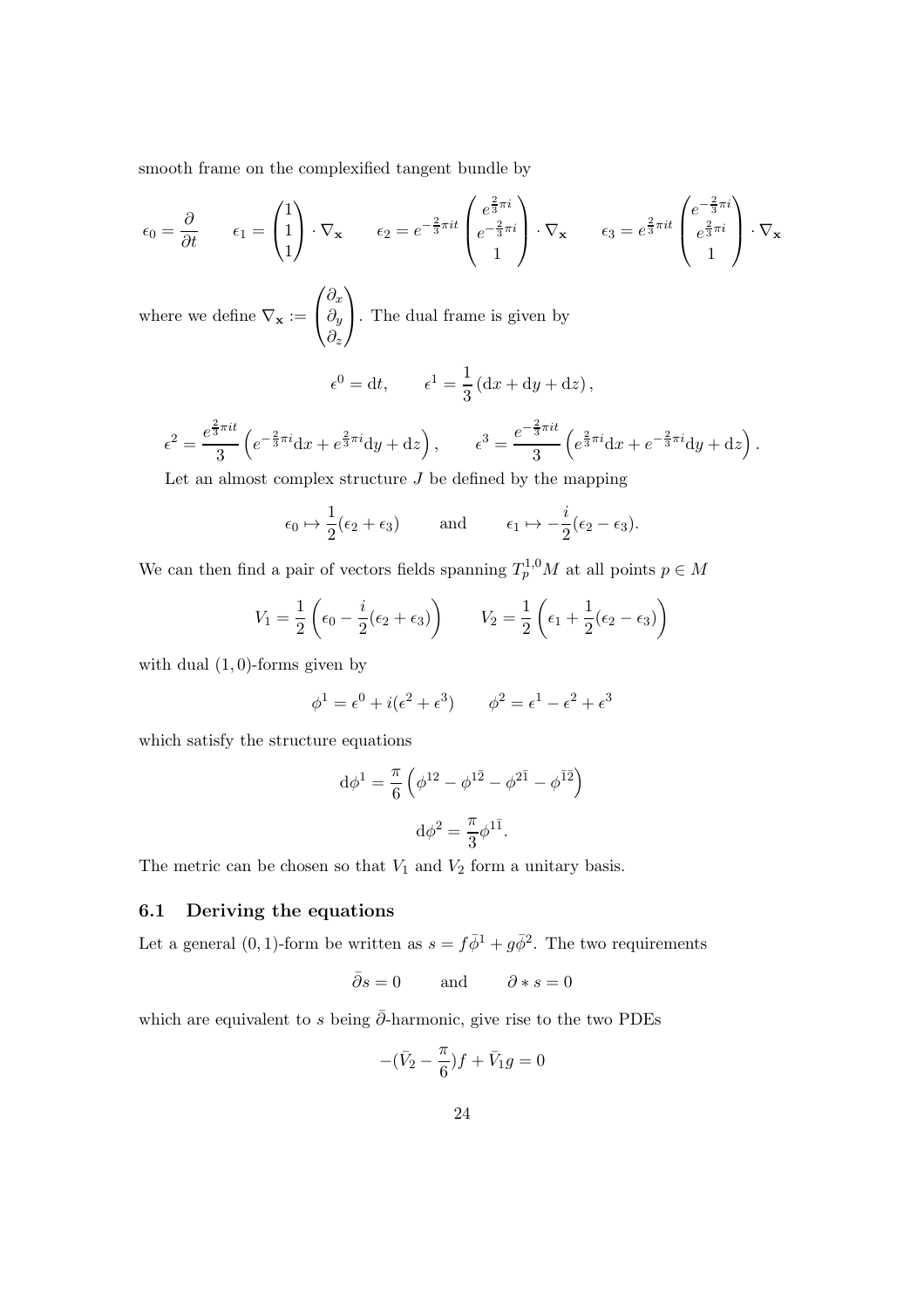$$
V_1f + V_2g = 0.
$$

We will now try taking a Fourier expansion. If  $f$  is a smooth function on  $M$  we know from Proposition [5.1](#page-14-3) that we can write it as

$$
f(t, x, y, z) = \sum_{l, m, n \in \mathbb{Z}} \mathcal{F}_{l, m, n}(f)(t) e^{2\pi i (lx + my + nz)}.
$$

with  $\mathcal{F}_{l,m,n}(f)$  satisfying the property

$$
\mathcal{F}_{m,n,l}(t) = \mathcal{F}_{l,m,n}(f)(t+\xi)
$$

for all  $\xi \in \mathbb{Z}$ . This gives us two cases: if  $l = m = n$  then  $\mathcal{F}_{l,m,n}(f)$  is periodic with period length 1, and otherwise it is periodic with period length 3. So in both cases we can further expand the function with respect to the variable t.

#### <span id="page-24-0"></span>**6.1.1** The  $l = m = n$  case

Here we have a standard Fourier expansion in all 4 variables, with

$$
\mathcal{F}_{n,n,n}(f) = \sum_{k \in \mathbb{Z}} \mathcal{G}_{k,n,n,n}(f)(t) e^{2\pi i kt}.
$$

In this case by Proposition [5.15](#page-21-0) we see that  $\mathcal{G}_{k,n,n,n}$  satisfies the properties

$$
G_{k,n,n,n}(\epsilon_0 f) = 2\pi i k G_{k,n,n,n}(f),
$$
  
\n
$$
G_{k,n,n,n}(\epsilon_1 f) = 2\pi i (n + n + n) G_{k,n,n,n}(f) = 6\pi i n G_{k,n,n,n}(f),
$$
  
\n
$$
G_{k,n,n,n}(\epsilon_2 f) = 2\pi i (e^{\frac{2}{3}\pi i}n + e^{-\frac{2}{3}\pi i}n + n) G_{k,n,n,n}(f) = 0
$$
  
\n
$$
G_{k,n,n,n}(\epsilon_3 f) = 2\pi i (e^{-\frac{2}{3}\pi i}n + e^{\frac{2}{3}\pi i}n + n) G_{k,n,n,n}(f) = 0
$$

which we can use to rewrite our two PDEs into the form

$$
\begin{pmatrix} k & 3n \\ -3n - \frac{i}{6} & k \end{pmatrix} \begin{pmatrix} \mathcal{G}(f) \\ \mathcal{G}(g) \end{pmatrix} = 0.
$$

This has non-trivial solutions if and only if the matrix has zero determinant, i.e.

$$
k^2 + 9n^2 + 3n\frac{i}{6} = 0
$$

which is only the case when  $k = n = 0$ . Corresponding to this case we have the solution

$$
f = 0 \qquad g = const.
$$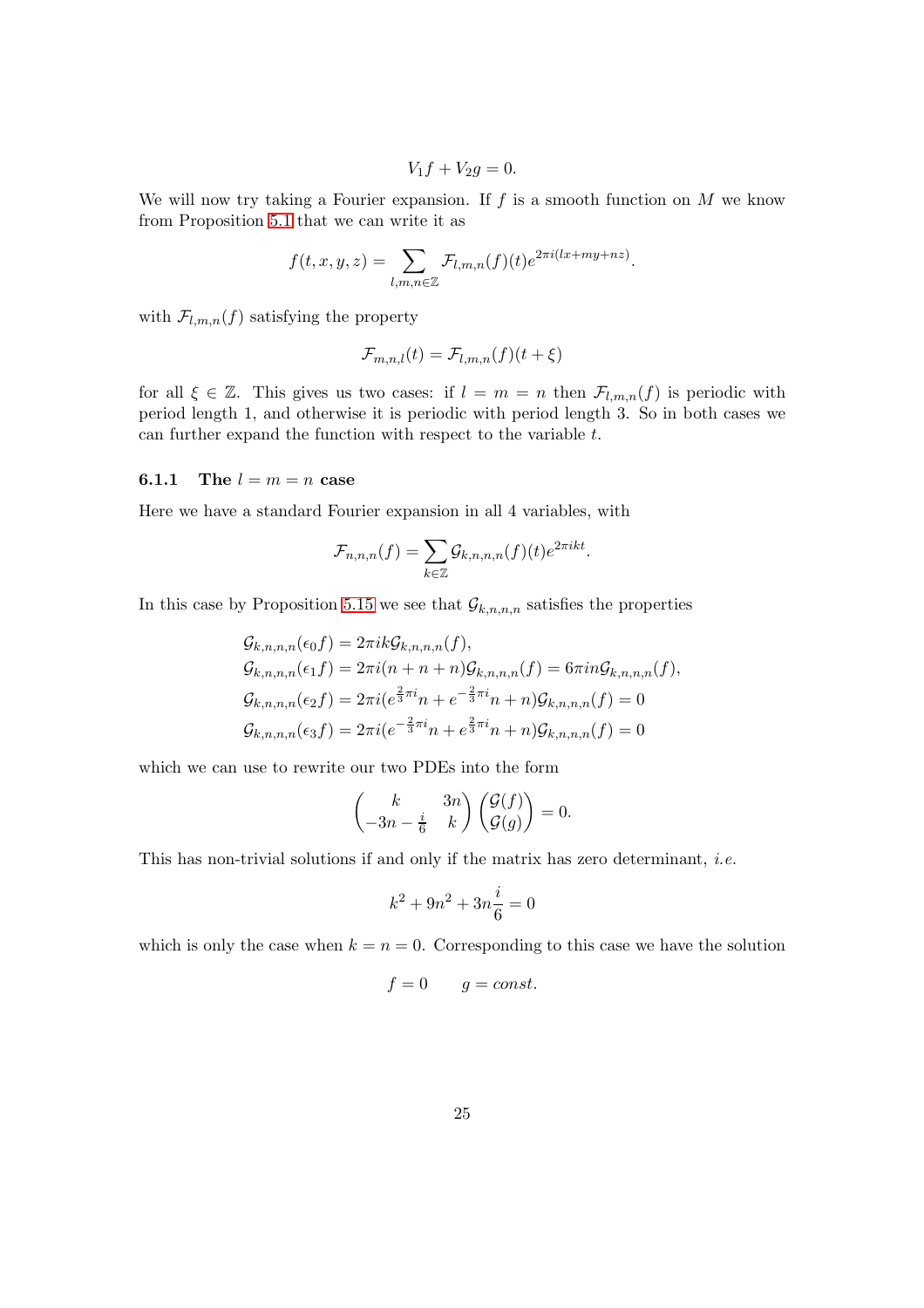### <span id="page-25-0"></span>6.1.2 The second case

In this case  $\mathcal{F}_{l,m,n}(f)$  is still periodic, but with period 3 and so our expansion now looks like

$$
\mathcal{F}_{l,m,n}(f)(t) = \sum_{k \in \mathbb{Z}} \mathcal{G}_{k,l,m,n}(f)e^{\frac{2\pi i kt}{3}}.
$$

For the sake of notational simplicity we define

$$
\alpha_1 = l + m + n \qquad \alpha_2 = e^{\frac{2}{3}\pi i}l + e^{-\frac{2}{3}\pi i}m + n \qquad \alpha_3 = e^{-\frac{2}{3}\pi i}l + e^{\frac{2}{3}\pi i}m + n
$$

and also we will use  $\mathcal{G}_k(f)$  to denote  $\mathcal{G}_{k,l,m,n}(f)$ . Then by Proposition [5.15](#page-21-0) we can say that  $\mathcal{G}_k(f)$  satisfies

$$
\mathcal{G}_k(\epsilon_0 f) = 2\pi i k \mathcal{G}_k(f),
$$
  
\n
$$
\mathcal{G}_k(\epsilon_1 f) = 2\pi i \alpha_1 \mathcal{G}_k(f),
$$
  
\n
$$
\mathcal{G}_k(\epsilon_2 f) = 2\pi i \alpha_2 \mathcal{G}_{k-1}(f)
$$
  
\n
$$
\mathcal{G}_k(\epsilon_3 f) = 2\pi i \alpha_3 \mathcal{G}_{k+1}(f).
$$

Applying these properties to our two PDEs gives us a pair of equations

$$
\frac{\alpha_3}{2}\mathcal{G}_{k-1}(f) - (\alpha_1 + \frac{i}{6})\mathcal{G}_k(f) - \frac{\alpha_2}{2}\mathcal{G}_{k+1}(f) + \frac{i\alpha_3}{2}\mathcal{G}_{k-1}(g) + \frac{k}{3}\mathcal{G}_k(g) + \frac{i\alpha_2}{2}\mathcal{G}_{k+1}(g) = 0
$$

$$
-\frac{i\alpha_3}{2}\mathcal{G}_{k-1}(f) + \frac{k}{3}\mathcal{G}_k(f) - \frac{i\alpha_2}{2}\mathcal{G}_{k+1}(f) + \frac{\alpha_3}{2}\mathcal{G}_{k-1}(g) + \alpha_1 \mathcal{G}_k(g) - \frac{\alpha_2}{2}\mathcal{G}_{k+1}(g) = 0.
$$

By choosing to cancel either the terms  $\mathcal{G}_{k-1}(f) \& \mathcal{G}_{k-1}(g)$  or the terms  $\mathcal{G}_{k+1}(f) \& \mathcal{G}_{k+1}(g)$ we can simplify to the pair of equations

$$
\left(\frac{k}{3} + \frac{1}{6} - i\alpha_1\right)\mathcal{G}_k(f) - i\alpha_2\mathcal{G}_{k+1}(f) + i\left(\frac{k}{3} - i\alpha_1\right)\mathcal{G}_k(g) + \alpha_2\mathcal{G}_{k+1}(g) = 0
$$
  

$$
-i\alpha_3\mathcal{G}_{k-1}(f) + \left(\frac{k}{3} - \frac{1}{6} + i\alpha_1\right)\mathcal{G}_k(f) + \alpha_3\mathcal{G}_{k-1}(g) - i\left(\frac{k}{3} + i\alpha_1\right)\mathcal{G}_k(g) = 0.
$$

Evaluating the second of these at  $k + 1$  instead of k we can cancel either the  $\mathcal{G}_{k+1}(f)$ term or the  $\mathcal{G}_{k+1}(g)$  term. In this way we can write our equations as the recurrence relation

$$
\begin{pmatrix} \mathcal{G}_{k+1}(f) \\ \mathcal{G}_{k+1}(g) \end{pmatrix} = \frac{6}{(4k+3+12i\alpha_1)} B_k \begin{pmatrix} \mathcal{G}_k(f) \\ \mathcal{G}_k(g) \end{pmatrix}
$$